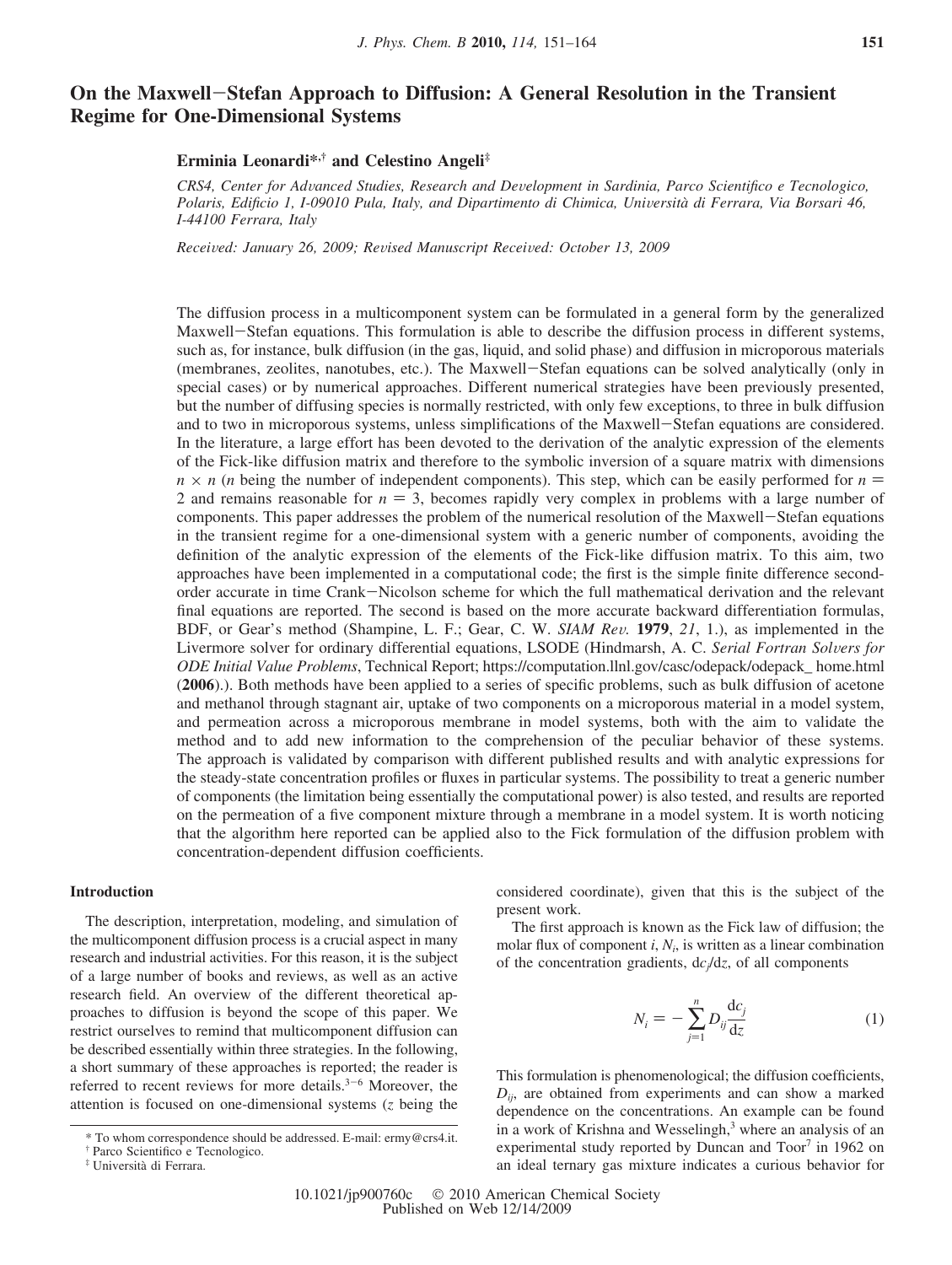one component. Here (and in the following), "concentration" has a general meaning and indicates different quantities following the problem under study (for instance, it can be a partial pressure in the case of a gas mixture or a fractional occupancy for surface diffusion in microporous materials).

The second approach is based on irreversible thermodynamics. In this case, *Ni* is a linear combination of the chemical potential gradients, d*µj*/d*z*, which are the driving forces for diffusion:

$$
N_i = -\sum_{j=1}^{n} L_{ij} \frac{\mathrm{d}\mu_j}{\mathrm{d}z} \tag{2}
$$

The elements  $L_{ij}$  are called Onsager phenomenological coefficients and satisfy the reciprocal relation,  $L_{ij} = L_{ji}$ .

Finally, the third approach is due to Maxwell<sup>8</sup> and Stefan<sup>9</sup> (MS) and is based on a microscopic hypothesis on the physical effects controlling the diffusion process. In this formulation, as clearly reported by Krishna and Wasselingh,<sup>3</sup> two forces are exerted on the *i* molecules, and these two forces cancel out each other. The first force is the chemical potential gradient,  $-d\mu$ <sup>*i*</sup> d*z*, and it is the driving force for diffusion. This force is counterbalanced by the friction with all of the other moving species *j*; this friction is proportional to the differences between the velocities of the two species and to the concentration of *j*. The proportionality coefficient is written as  $1/D_{ij}$ , where the  $D_{ij}$ are called MS diffusivities and represent the inverse of a drag coefficient. After some algebraic manipulation, the MS equations can be cast in the form

$$
-\frac{x_i}{RT}\frac{d\mu_i}{dz} = \sum_{j=1, j\neq i}^{n} \frac{x_j N_i - x_i N_j}{c_i D_{ij}}
$$
(3)

where  $x_i = c_i/c_i$  are the molar fractions ( $c_i$  being the total molar concentration).

One can show that the three formulations are actually fully equivalent (as reported by different authors; see Wang and  $LeVan<sup>10</sup>$  for a recent and complete analysis) and that simple equations relate the three key quantities, the Fick diffusivities, the phenomenological Onsager coefficients, and the MS diffusivities. These three approaches can be further connected to other theories (see, for instance, Mitrovic<sup>11</sup> for a derivation of the MS equations from the classical Lagrange equations).

Among the different approaches, the MS formulation has gained in the last decades a central position, in particular for the description of the multicomponent diffusion process in microporous systems. Many technologically relevant processes fall into this category; to report only a few examples, let us cite diffusion in microporous membranes,<sup>6</sup> pressure swing adsorption,<sup>12</sup> diffusion in carbon nanotubes, $^{13}$  capillary diffusion, $^{14}$  remediation of contaminated groundwater,<sup>15,16</sup> membrane electrolysis process,<sup>17</sup> gas transport in porous fuel cell anodes,18,19 enantiomer separation in chromatography, $20$  and membrane distillation. $21$ 

Moreover, the MS equations are used to describe the diffusion, besides in "standard" gas and liquid phases, in more extreme situations, such as, for instance, in high-temperature gas nuclear reactors<sup>22</sup> and in plasma mixtures.<sup>23,24</sup>

The MS equations can be solved analytically (only in special  $\text{cases}^{25-27}$  or by numerical approaches. The theoretical description of the physical systems reported above requires a general and stable numerical method able to solve the MS equations in the transient regime for a generic number of components without introducing approximations (apart, obviously, from those of the numerical procedure). Moreover, a remarkable strong point would be the possibility to manage the various choice for what concerns, for instance, the MS diffusivities (constant or dependent on the concentrations), the adsorption isotherm (for microporous material), and other physical parameters, allowing one to treat all of these systems, described with different physical models, within a unique computational tool.

The aim of this paper is to present such a tool, from the definition of the numerical algorithm, to its implementation in a computational code, and finally, to its application on actual problems.

The remainder of the paper is organized as follows; in the next sections the MS equations are discussed for the diffusion in different physical systems, the numerical algorithm is presented, the method is validated by comparison with previously published results, and new applications are reported. Finally, the Conclusions section presents some conclusive remarks.

#### **The Generalized Maxwell**-**Stefan Equations**

The generalized MS equations<sup>8,9</sup> (for a general review, the reader is referred to Krishna and Wesselingh<sup>3</sup>) describe the mass transfer process in a multicomponent system by relating the molar fluxes,  $N_i$ , with the chemical potential gradients,  $d\mu_i/dz$ . These equations can be cast in different forms, following the nature of the system under consideration. Hereafter, three cases are reported in details.

**Diffusion within a Bulk Fluid Phase.** For the diffusion within a bulk fluid phase, $3$  one has

$$
-\frac{x_i}{RT}\frac{d\mu_i}{dz} = \sum_{j=1, j\neq i}^{n} \frac{x_j N_i - x_i N_j}{c_i D_{ij}}
$$
(4)

It is worth noticing that only  $n - 1$  of these equations are independent due to the Gibbs-Duhem equation

$$
\sum_{i=1}^{n} x_i \nabla_{\mathbf{T}} \mu_i = \nabla p \tag{5}
$$

By using the relation

$$
\frac{d\mu_i}{dz} = \sum_{j=1}^{n-1} \frac{\partial \mu_i}{\partial x_j} \frac{\partial x_j}{\partial z}
$$
 (6)

the left-hand side of eq 4 can be written as

$$
-\frac{x_i}{RT}\frac{d\mu_i}{dz} = -\sum_{j=1}^{n-1} \Gamma_{ij}\frac{\partial x_j}{\partial z}
$$
(7)

where the  $(n - 1) \times (n - 1)$  matrix of thermodynamic factors, Γ, has been introduced. It has elements

$$
\Gamma_{ij} = \frac{x_i}{RT} \frac{\partial \mu_i}{\partial x_j} = \delta_{ij} + x_i \frac{\partial \ln \gamma_i}{\partial x_j}
$$
(8)

where  $\gamma_i$  are the activity coefficients. Let us note that for an ideal gas mixture,  $\Gamma_{ii} = \delta_{ii}$ .

In the case of equimolar diffusion (no net transfer flux out or into the system), one has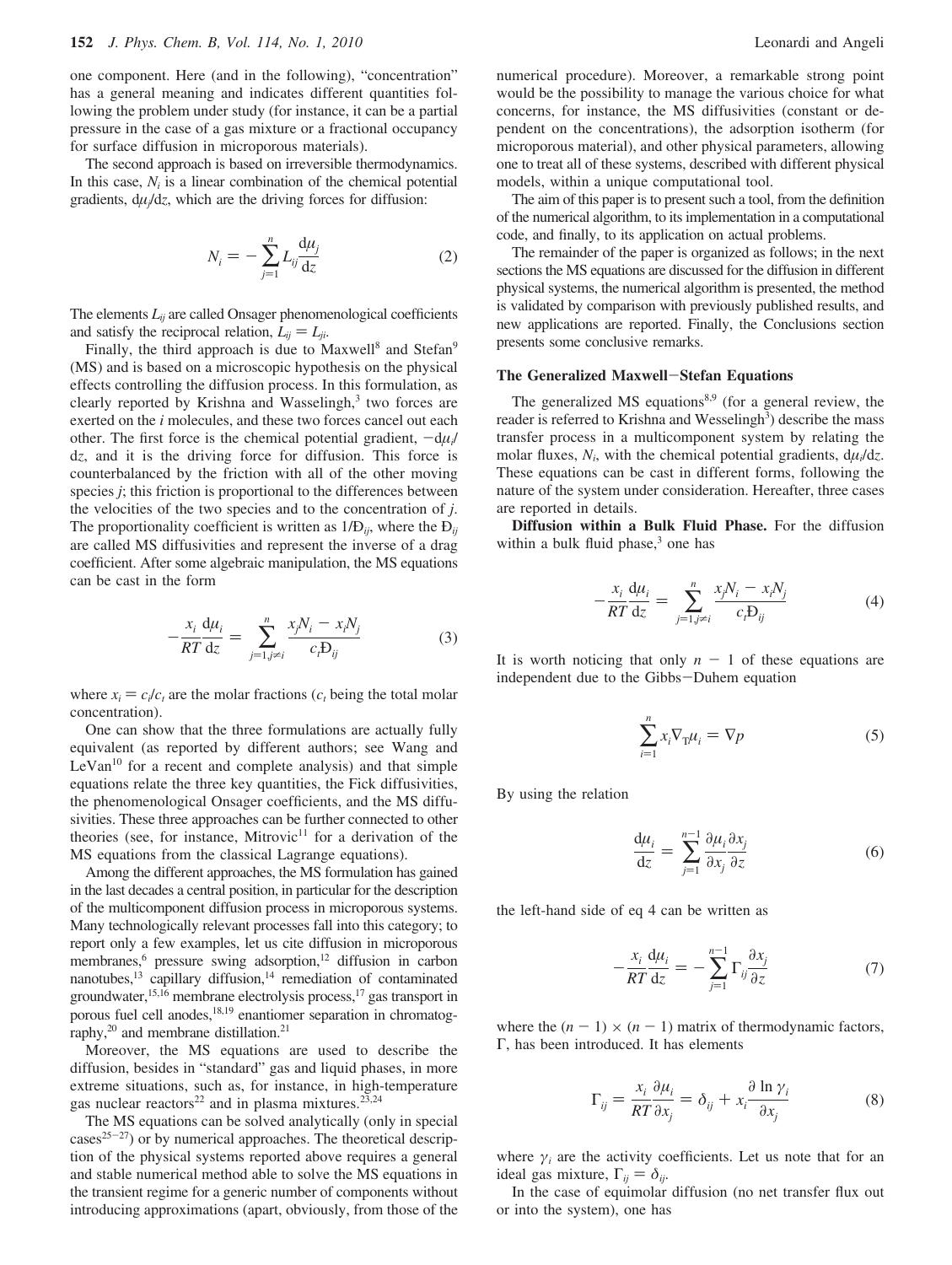Resolution in the Transient Regime for 1D Systems *J. Phys. Chem. B, Vol. 114, No. 1, 2010* **153**

$$
N_t = \sum_{i}^{n} N_i = 0 \tag{9}
$$

that is

$$
N_n = -\sum_{i}^{n-1} N_i \tag{10}
$$

Substituting this expression into eq 4, the right-hand side of it can be put in the matrix form  $c_t^{-1}BN$ , where the vector N collects the first  $n - 1$  fluxes and the  $(n - 1) \times (n - 1)$  B matrix has elements

$$
B_{ii} = \frac{x_i}{D_{in}} + \sum_{k=1, k \neq i}^{n} \frac{x_k}{D_{ik}}
$$
 (11)

and

$$
B_{ij} = -x_i \left(\frac{1}{D_{ij}} - \frac{1}{D_{in}}\right) \qquad i \neq j \tag{12}
$$

With these definitions, eq 4 becomes

$$
-c_r \Gamma \left(\frac{\partial x}{\partial z}\right) = BN \tag{13}
$$

where the vector ( $\partial x / \partial z$ ) collects the first *n* - 1 molar fraction gradients *∂xi*/*∂z*.

Finally, the fluxes are obtained by the relation

$$
N = -c_t B^{-1} \Gamma \left( \frac{\partial x}{\partial z} \right) = -c_t D \left( \frac{\partial x}{\partial z} \right) \tag{14}
$$

with

$$
D = B^{-1} \Gamma \tag{15}
$$

A special type of bulk diffusion is the case where one of the components is stagnant. An example of this process is the experimental study of Carty and Schrodt,<sup>25</sup> considered in detail in this work.

For such a process, eq 9 is replaced by the condition  $N_n = 0$ (for simplicity, the stagnant component is considered to be the last one). The only modification with respect to equimolar diffusion concerns the B matrix, which assumes the form

$$
B_{ii} = \sum_{k=1, k \neq i}^{n} \frac{x_k}{D_{ik}} \tag{16}
$$

and

$$
B_{ij} = -\frac{x_i}{D_{ij}}\tag{17}
$$

**Diffusion within Macropores: The Dusty Gas Model.** In the diffusion of a mixture within macropores, two transport mechanisms are dominant,<sup>28</sup> the free molecular (bulk) diffusion, when intermolecular collisions dominate over molecule-wall collisions, and the Knudsen diffusion, when molecule-wall collisions dominates over intermolecular collisions. The first mechanism is more important for large pore sizes and high system pressure, while for small pore sizes and low system pressure, the second dominates. However, both processes must be normally taken into account because in many systems, both occur.

In this case, the MS equations are

$$
-\frac{x_i}{RT}\frac{\mathrm{d}\mu_i}{\mathrm{d}z} = \sum_{j=1,j\neq i}^n \frac{x_j N_i - x_i N_j}{c_i \mathrm{D}_{ij}} + \frac{N_i}{D_{i,\mathrm{Kn}}}
$$
(18)

where  $D_{i,Kn}$  is the Knudsen diffusivity of species  $i^{28}$ 

For an ideal gas mixture ( $\Gamma = 1$ ), these equations can be cast in the form

$$
N = -c_p D\left(\frac{\partial x}{\partial z}\right) \qquad D = B^{-1} \tag{19}
$$

where N is a vector collecting the fluxes of the *n* components and the  $(n \times n)$  B matrix has elements

$$
B_{ii} = \frac{1}{D_{i,Kn}} + \sum_{k=1, k \neq i}^{n} \frac{x_k}{D_{ik}}
$$
 (20)

and

$$
B_{ij} = -\frac{x_i}{D_{ij}}\tag{21}
$$

**Diffusion within Micropores.** In the case of diffusion within micropores, the diffusing molecules always feel the force field of the pore surfaces; therefore, the process is assimilated to a surface diffusion. In this situation, the MS equations are written  $as^{29}$ 

$$
-\rho \frac{\theta_i}{RT} \frac{d\mu_i}{dz} = \sum_{j=1, j \neq i}^{n} \frac{q_j N_i^s - q_i N_j^s}{q_i^{sat} q_j^{sat} D_{ij}^s} + \frac{N_i^s}{q_i^{sat} D_i^s}
$$
(22)

where  $N_i^s$  are the surface fluxes,  $q_i$  is the loading of component *i* (in molecules per unit cell or mol  $kg^{-1}$ ),  $q_i^{sat}$  is the saturation loading of component *i*,  $\theta_i = q_i/q_i^{\text{sat}}$  are the fractional occupancies of the surface sites (also called coverages) and *o* is the density of the surface sites (also called coverages), and  $\rho$  is the density (in number of unit cell per  $m^3$  or kg  $m^{-3}$ ).

The final relevant equations, in this case, are

$$
N^{s} = -\rho D \left(\frac{\partial \theta}{\partial z}\right) \tag{23}
$$

$$
D = q^{\text{sat}} B^{-1} \Gamma \tag{24}
$$

where  $q^{\text{sat}}$  is a diagonal matrix with the  $q_i^{\text{sat}}$  as diagonal elements and the matrix B is defined by

$$
B_{ii} = \frac{1}{D_i^s} + \sum_{k=1, k \neq i}^{n} \frac{\theta_k}{D_{ik}^s}
$$
 (25)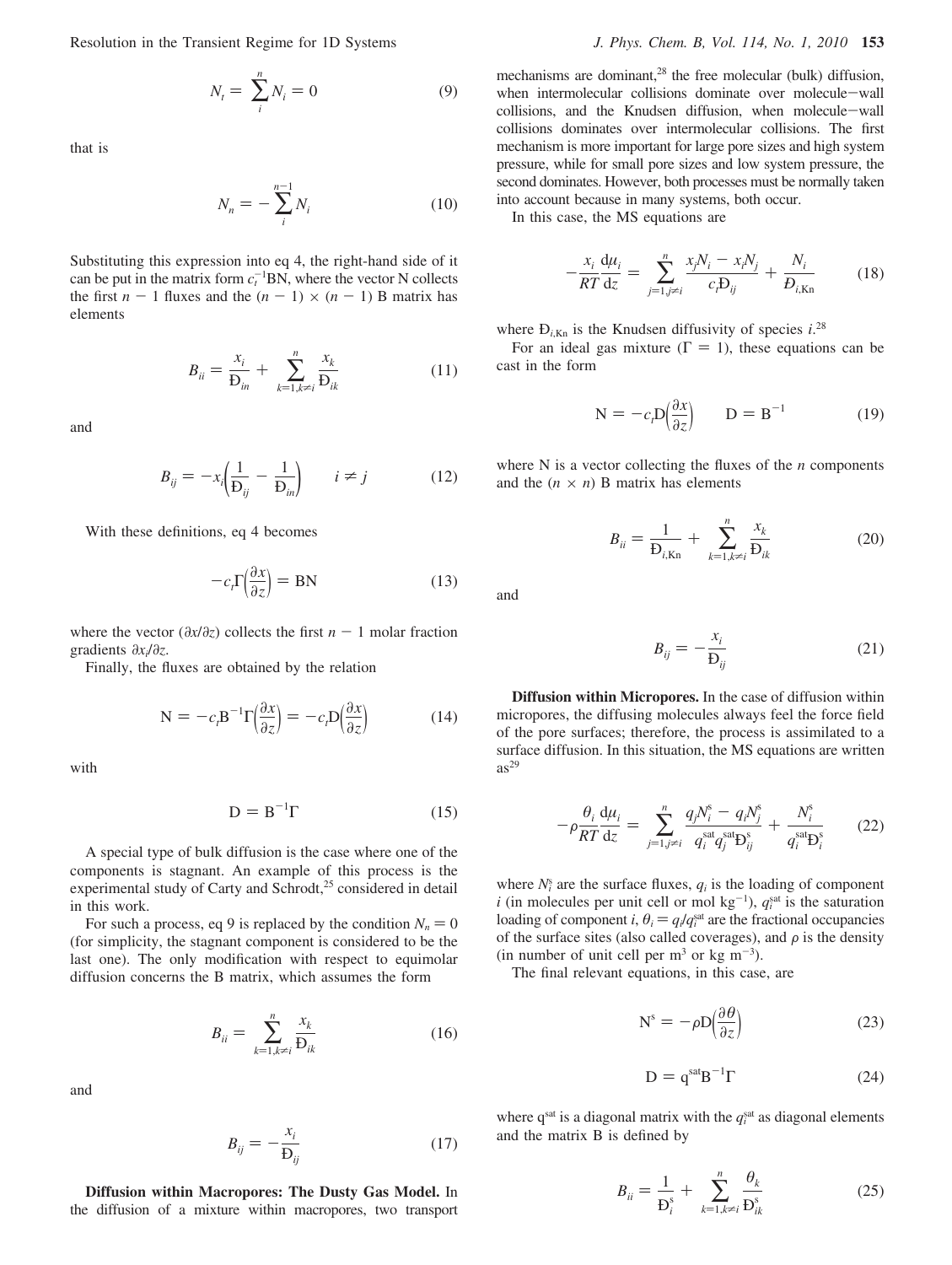and

$$
B_{ij} = -\frac{\theta_i}{D_{ij}^s} \tag{26}
$$

The expression of the Γ matrix elements depends on the adsorption isotherm of the microporous system. In the simplest case, the Langmuir isotherm with equal saturation loadings, one has

$$
\Gamma_{ij} = \delta_{ij} + \frac{\theta_i}{\theta_V} \tag{27}
$$

where  $\theta_{V} = 1 - \sum_{i=1}^{n} \theta_{i}$  is the fraction of unoccupied sites.

### **Numerical Resolution of the Maxwell**-**Stefan Equations**

It is worth noticing that in all cases discussed in the last section, the MS equations can be reformulated in a Fick-like expression, where the vector of the fluxes is equal (apart from a constant) to the product of a matrix D and the vector collecting the concentration gradients.

The continuity equation for component *i*, in the case of the diffusion within a bulk fluid phase in one dimension system, is

$$
c_i \frac{\partial x_i}{\partial t} = -\frac{\partial N_i}{\partial z} \tag{28}
$$

Using eq 14 for the flux, eq 28 can written as

$$
\frac{\partial x_i}{\partial t} = \frac{\partial}{\partial z} \Big[ D \Big( \frac{\partial x}{\partial z} \Big) \Big]_i = \sum_{i'=1}^{n-1} \frac{\partial}{\partial z} \Big[ D_{ii'} \frac{\partial x_{i'}}{\partial z} \Big] \tag{29}
$$

These equations are coupled and form a system of nonlinear second-order parabolic partial differential equations (PDEs).

While in the Fick formulation of diffusion the matrix D is often considered constant, thus simplifying the resolution of the system of PDEs (eq 29), in the MS approach, this is a drastic approximation. The dependence of the elements of the D matrix (through the B-<sup>1</sup> and Γ matrices) on the unknown concentration is complex; it can be easily derived in an analytic form for the case of two independent components, as reported in various papers,<sup>29,30</sup> and it remains an affordable task for three<sup>31</sup> and perhaps four independent components. As an example, in the case of the membrane permeation of a two-component mixture, from eqs 23-25, one can eventually obtain the analytic expression of the fluxes<sup>29</sup>

$$
N_1^s = -\rho \frac{q_1^{sat} D_1 \left[ \left\{ \Gamma_{11} + \theta_1 \frac{D_2}{D_{12}} (\Gamma_{11} + \Gamma_{21}) \right\} \frac{\partial \theta_1}{\partial z} + \left\{ \Gamma_{12} + \theta_1 \frac{D_2}{D_{12}} (\Gamma_{12} + \Gamma_{22}) \right\} \frac{\partial \theta_2}{\partial z} \right]}{\theta_2 \frac{D_1}{D_{12}} + \theta_1 \frac{D_2}{D_{12}} + 1}
$$
(30)

$$
N_1^s = -\rho \frac{q_2^{sat} \mathbf{D}_2 \left[ \left\{ \Gamma_{22} + \theta_2 \frac{\mathbf{D}_1}{\mathbf{D}_{12}} (\Gamma_{22} + \Gamma_{12}) \right\} \frac{\partial \theta_2}{\partial z} + \left\{ \Gamma_{21} + \theta_2 \frac{\mathbf{D}_1}{\mathbf{D}_{12}} (\Gamma_{21} + \Gamma_{11}) \right\} \frac{\partial \theta_1}{\partial z} \right]}{\theta_2 \frac{\mathbf{D}_1}{\mathbf{D}_{12}} + \theta_1 \frac{\mathbf{D}_2}{\mathbf{D}_{12}} + 1}
$$
(31)

For a number of independent components beyond four, the derivation of the analytic expression of the D matrix elements becomes rapidly too complex.

Even if the analytic expression of D is known, one has to deal with the problem of the dependence of D on the unknown concentration (and therefore on the position), a relevant aspect for the numerical resolution of the system of PDEs (29). This point can be faced by using very efficient computer packages implementing numerical schemes of different quality; in the finite difference scheme, the problem can be solved with the method of lines<sup>32</sup> using the semi-implicit Runge-Kutta methods (such as, for instance, the Crank-Nicolson<sup>33,34</sup> approach) or the more refined multistep methods (as, for instance, the backward differentiation formulas, BDF, or Gear's method<sup>1</sup>). One can also cite other approaches as, for instance, the orthogonal collocation on the finite element<sup>35</sup> algorithm coupled with ODE solvers (e.g., LSODA<sup>36</sup> solvers). These computational programs have been largely used in the past.<sup>30,37,38</sup>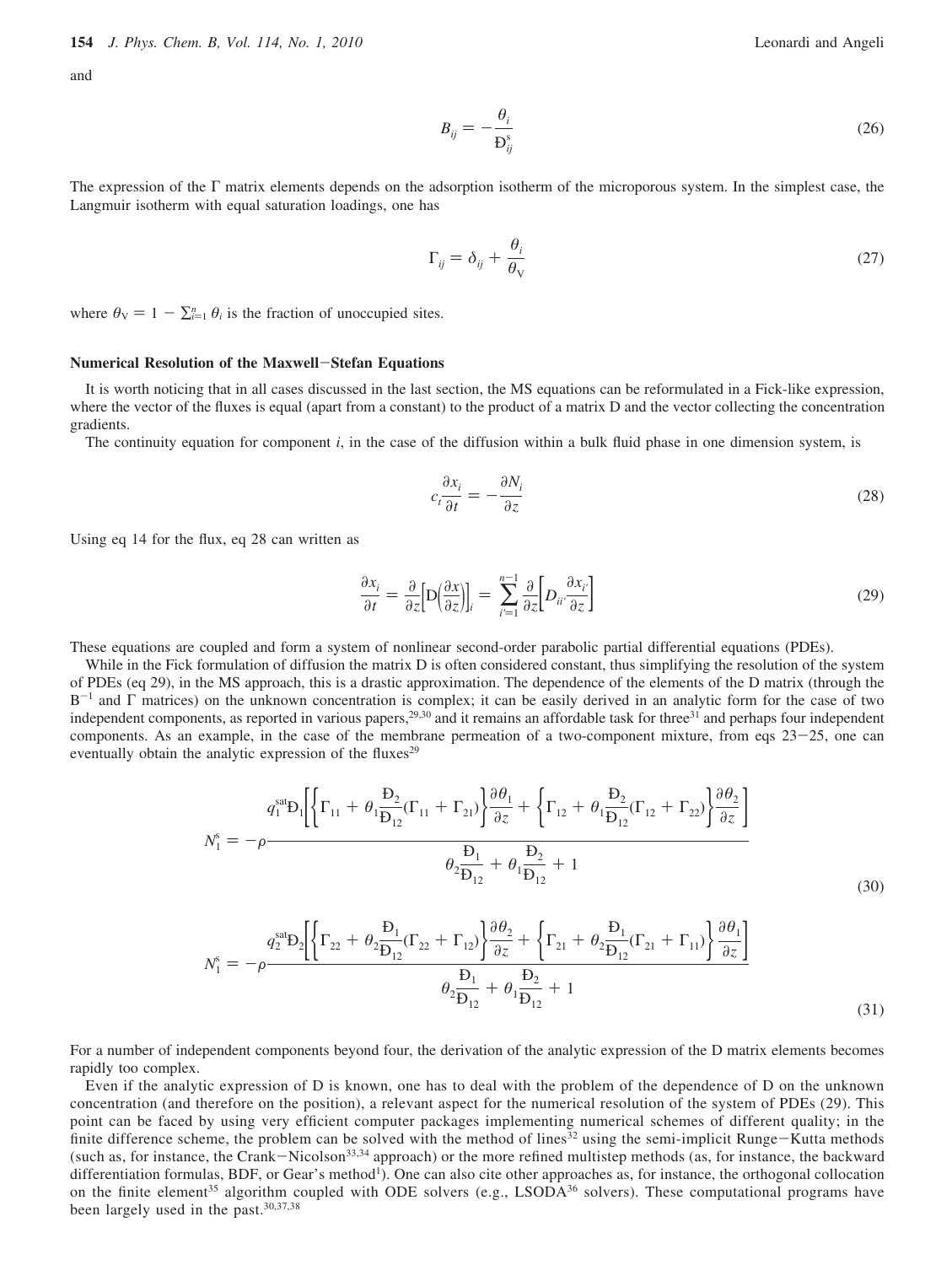When mixtures with more than two/three independent components have been studied, simplifications have been normally introduced in the equations in order to keep the problem tractable. The most used of these approximations, the single file diffusion model, consists of supposing  $D_{ii} = \infty$ , thus making the  $B<sup>1-</sup>$  matrix diagonal, with  $D<sub>i</sub>$  as diagonal elements. The effect of this approximation is discussed in the next sections.

In this paper, the numerical resolution of the system of PDEs reported in eq 29 is faced following a different approach; the aim is to have a method for the direct numerical resolution of the system of PDEs avoiding the symbolic inversion of the B matrix, thus allowing for the possibility to treat a generic number of components without introducing approximations in the equations. The price to pay for avoiding the symbolic inversion of the B matrix is a large number of numerical inversions of the same matrix. Both numerical and efficiency problems can originate from this choice, and this aspect is discussed at the end of this section. Obviously, the same problem is met in the Fick formulation if D is not supposed constant, and the algorithm presented hereafter can be applied also in this case. In this section, the numerical resolution of the MS equations is presented for the case where the unknown quantities are the molar fractions, but its extension to other cases (for instance, the coverage) is trivial.

In eq 29, D has a nonlinear dependence on all  $x_j$ , and this makes the numerical resolution of the equations problematic. First of all, D depends on *z*; second, and most important, it depends on the solutions of the set of differential equations. This problem is faced in this paper following two numerical approaches. The first is a finite difference approach already used by our group for the study of the salt diffusion in a solar pond39-<sup>41</sup> (SP) system, where the Fick diffusion coefficient *D* was position-dependent, given that it was a function of the salt concentration and of the temperature. Here, the derivation is more complex than that in the SP case due to the dependence of the flux of one chemical species on the concentration of all components. As in the SP case, the simple Crank-Nicolson<sup>33,34</sup> approach, with a discretization of both the space and the time variables, has been considered. The second approach is based on the accurate BDF also known as Gear's method,<sup>1</sup> as implemented in the ODEPACK<sup>2</sup> package.

In both approaches, the molar fractions  $x_i(z,t)$  are computed on a regular grid of points in  $z$  ({ $z_1$ ,  $z_2$ , ...,  $z_{n_z}$ },  $z_{i+1} - z_i = \Delta z$ )<br>and in *t* (*l*<sub>L</sub>, *t*<sub>2</sub>, *t*<sub>1</sub>),  $t_{i+1} - t_i = \Delta t$ ), *t*<sub>1</sub> being the total and in *t* ({*t*<sub>1</sub>, *t*<sub>2</sub>, ..., *t<sub>n</sub>*}, *t<sub>i+1</sub>* - *t<sub>i</sub>* =  $\Delta t$ ), *t<sub>n<sub>t</sub>*</sub> being the total simulation time. Indicating the length of the simulated spatial simulation time. Indicating the length of the simulated spatial interval with  $\delta$ , we assume  $z_1 = 0$  and  $z_{n_2} = \delta$ . In order to solve eq 29, one has to define the initial conditions, that is, all  $x_i(z_j,t_1)$ , the molar fractions of all components at all grid points at the first time step. Moreover  $x_i(z_1,t_k)$  and  $x_i(z_n,t_k)$  for all *i* and *k* are defined by the boundary conditions.

The central aspect for the resolution of eq 29 is to have the numerical values of the  $D_{ii'}(z_i,t_k)$  matrix elements. To this aim, the first problem is that they are actually unknown, depending on the molar fractions at time  $t_k$ , that is, the solutions of the equations that one wants to solve. In order to circumvent this difficulty, two strategies can be followed: $42$ 

• The  $D_{ii'}(z_j,t_k)$  are substituted by their values at time  $t_{k-1}$ . These values are known, given that they depend on the  $x_i(z_j,t_{k-1})$ . The use of the molar fractions of the previous time step is expected to be a good approximation, given that they normally show modest variation from one time step to the next one (actually, the time step must be chosen to satisfy this requirement in order to have good quality results).

• One can consider the first strategy as the first step in a procedure in which  $D_{ii'}(z_j,t_k)$  is approached iteratively. Once the  $x_i(z_j,t_k)$  are computed in the first iterative step, they are used to compute  $D_{ii}(z_j,t_k)$ , and the solution of eq 29 gives the second approximation of the  $x_i(z_j,t_k)$ . The convergence is reached when  $x_i(z_i,t_k)$  do not show variations between two iterative steps.

In the following, we drop the variable  $t_k$  for the D matrix elements, with the assumption that one of the two strategies reported above is used. In the actual applications reported in this paper, the first strategy has been considered. However, in both cases, the numerical expression of the B and  $\Gamma$  matrices can be easily obtained for a given grid point in  $z$  at the time  $t_k$ , and the  $B^{-1}$  matrix is computed on the same grid points by the numerical inversion of the B matrix, thus allowing for the computation of the D matrix. The inversion of the B matrix must be performed  $\sim n_z \times n_t$  times, and this can be supposed to be quite a demanding task. The use of the very efficient Lapack library43 has however kept the CPU time within an acceptable range for all of the practical applications described in this paper (see the General Considerations subsection). Moreover, one can reasonably expect the numerical inversion of the B matrix to be rather prone to numerical problems in some cases; again, in the practical applications reported in this paper, the approach here described has been found to be stable and robust.

Equation 29 presents a further difficulty due to the dependence of the D matrix elements on *z*. This problem is faced here within a classical strategy using a finite difference numerical approach (accurate to the second order in space) with an appropriate centering, obtaining

$$
\frac{\partial x_i(z_j, t)}{\partial t} = \frac{1}{(\Delta z)^2} \sum_{i=1}^{n-1} \{D_{j+1/2}^{ii'} [x_i(z_{j+1}, t) - x_i(z_j, t)] + D_{j-1/2}^{ii'} [x_i(z_{j-1}, t) - x_i(z_j, t)]\}
$$
(32)

where

$$
D_{j+1/2}^{ii'} = \frac{D_{ii'}(z_{j+1}) + D_{ii}(z_j)}{2} \tag{33}
$$

$$
D_{j-1/2}^{ii'} = \frac{D_{ii}(z_{j-1}) + D_{ii}(z_j)}{2} \tag{34}
$$

By noticing that the  $x_i(z_j,t)$  are a set of functions of a single variable (*t*), eq 32 is a system of ordinary differential equations (ODE), which can be solved using very effective numerical methods. The transformation of the original system of PDEs, eq 29 in a system of ODEs through the discretization in the *z* dimension, is known as the method of lines.<sup>32</sup>

For the resolution of the system of ODEs (eq 32), two different numerical approaches have been considered. The first is the Crank-Nicolson<sup>33,34</sup> method, which has been implemented from scratch in our code and is described in detail hereafter. The second approach, the Gear's method, is more complex and effective; in this case, use has been made of the ODEPACK2 collection of Fortran solvers by interfacing our code to the LSODE solver. The details of this solver are not reported here and can be found in the literature.<sup>2</sup> The availability of two different numerical approaches has been exploited for a coherence test of our code.

For the sake of conciseness, in the following,  $x_{j,k}^i$  indicates  $x_i(z_j,t_k)$ , the molar fraction of component *i* at the *j*th grid point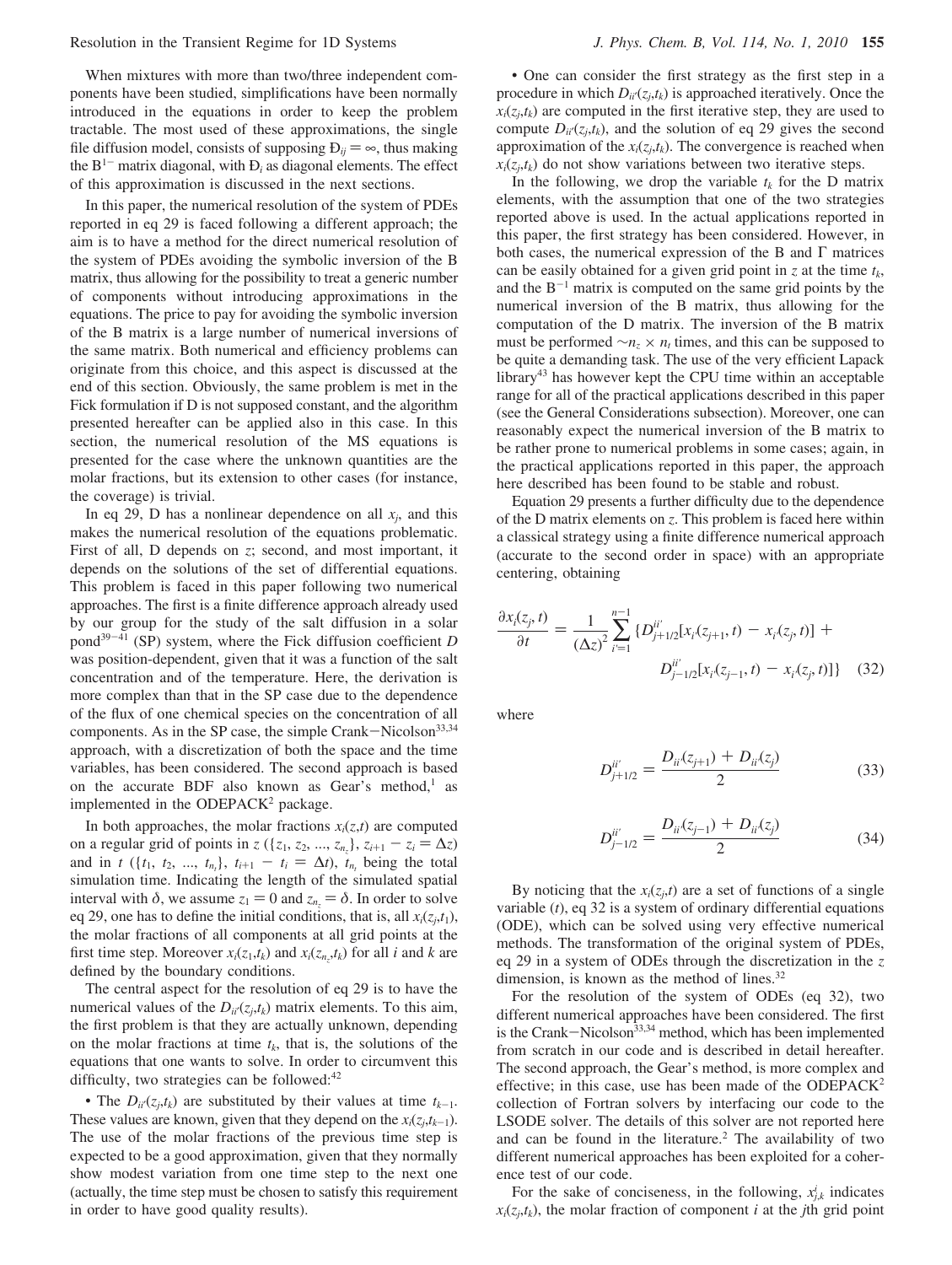in  $z$  and at the time  $t_k$ . Using this notation, in the semi-implicit Crank-Nicolson<sup>33,34</sup> scheme (accurate to the second order in time), eq 32 becomes

$$
\frac{x_{j,k}^i - x_{j,k-1}^i}{\Delta t} = \frac{1}{2(\Delta z)^2} \sum_{i'=1}^{n-1} D_{j+1/2}^{ii'} [(x_{j+1,k}^{i'} - x_{j,k}^{i'}) + (x_{j+1,k-1}^{i'} - x_{j,k-1}^{i'})] + D_{j-1/2}^{ii'} [(x_{j-1,k}^{i'} - x_{j,k}^{i'}) + (x_{j-1,k-1}^{i'} - x_{j,k-1}^{i'})] \quad (35)
$$

It is worth noticing that this computational scheme, being a finite difference semi-implicit model, is stable for any choice of the time step ∆*t* and of the grid interval ∆*z*.

Moving all terms depending on  $t_k$  to the left part of the equation and those depending on  $t_{k-1}$  to the right part, one has

$$
x_{j,k}^i - K \sum_{i'=1}^{n-1} x_{j-1,k}^{i'} D_{j-1/2}^{ii'} + K \sum_{i'=1}^{n-1} x_{j,k}^{i'} (D_{j+1/2}^{ii'} + D_{j-1/2}^{ii'}) - K \sum_{i'=1}^{n-1} x_{j+1,k}^{i'} D_{j+1/2}^{ii'} = x_{j,k-1}^i + K \sum_{i'=1}^{n-1} [D_{j+1/2}^{ii'} (x_{j+1,k-1}^{i'} - x_{j,k-1}^{i'}) + D_{j-1/2}^{ii'} (x_{j-1,k-1}^{i'} - x_{j,k-1}^{i'})]
$$
\n(36)

where

$$
K = \frac{\Delta t}{2(\Delta z)^2} \tag{37}
$$

For each time step, eq 36 is a system of linear equations of the type

$$
AX = C \tag{38}
$$

where X is a vector collecting all of the unknown  $x_{j,k}^i$  (from 1) to  $n_z - 2$ , the  $x_{j,k}^1$  with  $2 \le j \le n_z - 1$ , from  $n_z - 1$  to  $2(n_z - 2)$  the  $x_i^2$ , with  $2 \le i \le n - 1$  etc.) Introducing the superindex 2), the  $x_{j,k}^2$  with  $2 \le j \le n_z - 1$ , etc.). Introducing the superindex  $\xi$  which depends on the two indices *i* and *i* according to the  $\xi$ , which depends on the two indices *i* and *j* according to the relation

$$
\xi = (i - 1) * (n_z - 2) + j - 1 \tag{39}
$$

one can write

$$
X_{\xi} = x_{j,k}^i \tag{40}
$$

The C vector has the form

$$
C_{\xi} = x_{j,k-1}^{i} + K \sum_{i'=1}^{n-1} [D_{j+1/2}^{ii'}(x_{j+1,k-1}^{i'} - x_{j,k-1}^{i'}) + D_{j-1/2}^{ii'}(x_{j-1,k-1}^{i'} - x_{j,k-1}^{i'})] \quad (41)
$$

The A matrix has a more complex structure. In a compact form, one can write

$$
A_{\xi,\xi'} = \begin{cases} 1 + K(D_{j+1/2}^{ii'} + D_{j-1/2}^{ii'}) & \text{if } i = i'j = j' \\ K(D_{j+1/2}^{ii'} + D_{j-1/2}^{ii'}) & \text{if } i \neq i'j = j' \\ - K D_{j-1/2}^{ii'} & \text{if } j = j' - 1 \\ - K D_{j+1/2}^{ii'} & \text{if } j = j' + 1 \\ 0 & \text{otherwise} \end{cases}
$$
(42)

In more detail, A has a block structure  $((n - 1) \times (n - 1))$ blocks) where each block is a tridiagonal  $(n_z - 2) \times (n_z - 2)$ square matrix.

Some elements of the A and C matrices are then modified according to the chosen boundary conditions. Two possibilities are considered here, that is, constant concentrations or vanishing fluxes. In the first case, one has to add to the C elements with  $\xi$  defined by  $j = 2$  or  $j = n_z - 1$  the terms  $Kx^i(0)\sum_{i=1}^{n_z-1} D_{j-i/2}^{i'}$  for  $i = 2$  or  $Kx^i(\delta)\sum_{i=1}^{n_z-1} D_{j-i/2}^{i'}$  for  $i = n - 1$  where  $x^i(0)$  and  $x^i(\delta)$  $j = 2$  or  $Kx^{i}(\delta)\sum_{i=1}^{n-1} D_{j+1/2}^{ii'}$  for  $j = n_z - 1$ , where  $x^{i}(0)$  and  $x^{i}(\delta)$  are the imposed concentrations of the *i*th component at  $z = 0$ are the imposed concentrations of the *i*th component at  $z = 0$ and  $\delta$ , respectively. In the case of vanishing fluxes, the diagonal elements of the A matrix with  $\xi$  defined by  $j = 2$  or  $n<sub>z</sub> - 1$  are modified by subtracting the term  $K\sum_{i=1}^{n-1} D_{j-1/2}^{ii'}$  for  $j = 2$  or  $K\sum_{i'=1}^{n-1} D_{j+1/2}^{ii'}$  for  $j = n_z - 1$ .

The system of linear equations can be solved very effectively using a mathematical library such as, considering, for instance, a FORTRAN implementation, the DGESV routine of the Lapack library.<sup>43</sup>

Finally, once the  $x_{j,k}^i$  are obtained with one of the two numerical approaches (Crank-Nicolson or Gear), the flux of component *i*,  $N_{j,k}$  can be computed using a finite difference approach

$$
N_{j,k}^{i} = -c_{i} \frac{1}{\Delta z} \sum_{i'=1}^{n} [D_{j-1/2}^{ii'}(x_{j,k}^{i'} - x_{j-1,k}^{i'}) + D_{j+1/2}^{ii'}(x_{j+1,k}^{i'} - x_{j,k}^{i'})]
$$
(43)

Summarizing, for each time step, the scheme to be followed is as follows:

• For each grid point in *z*, compute the B matrix (defined by the specific problem considered), its inverse  $B^{-1}$ , and the product  $B^{-1}\Gamma$ , thus obtaining the D matrix.

• Compute all of the values  $x_{j,k}^i$  by using one of the two options, build the A matrix (eq 42) and the C vector (eq 41) and solve the system of linear eq 38 (Crank-Nicolson) or call the LSODE solver (Gear).

• Compute the fluxes.

This method is applied in the next sections in actual calculations on various problems.

#### **Testing Examples and Applications**

**General Considerations.** In the simulation of the diffusion process governed by the MS equations, it is useful to introduce a new set of units, as described for instance in a paper by Loos et al.<sup>44</sup>

In these units, the length of the studied system,  $\delta$ , is the length unit and the lower single species MS diffusivity,  $D_i^{min}$  is the diffusivity unit. Within this unit system, time is expressed in units of  $\delta^2 / D_i^{\min}$ .

All calculations have been performed on a Toshiba Laptop with an Intel Pentium 2.0 GHz CPU running the Linux operating system. The program has been compiled with the g95 compiler. The running time for a simulation calculation ranges from a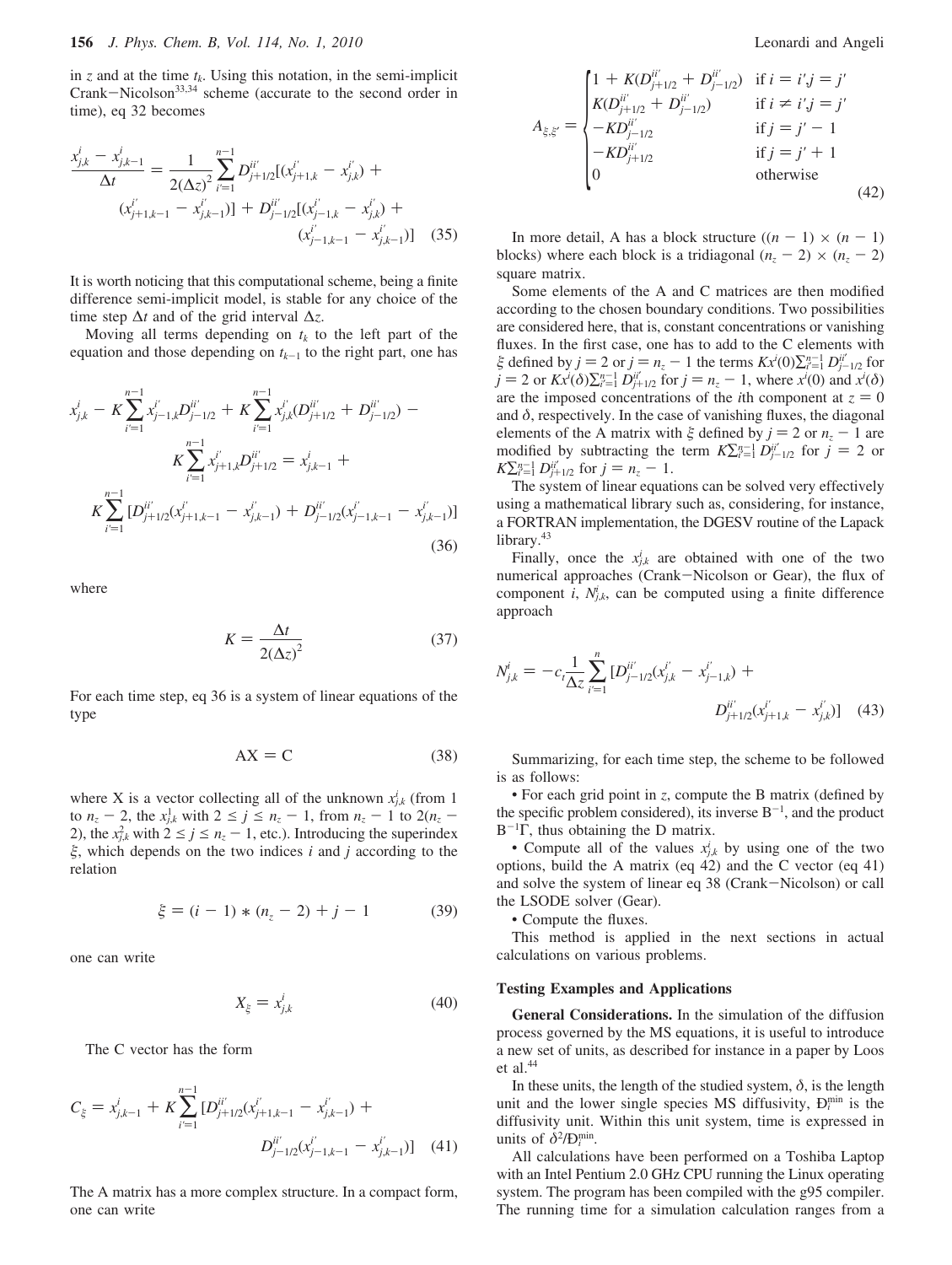**TABLE 1: Acetone and Methanol Diffusing through Stagnant Air in a Stefan Tube: Experimental and Optimized Input Parameters and Experimental and Computed Acetone and Methanol Fluxes***<sup>a</sup>*

| parameter                                       | experimental <sup><math>b</math></sup> | modified $^b$          | optimized <sup><math>c, d</math></sup> | optimized $c^e$        |
|-------------------------------------------------|----------------------------------------|------------------------|----------------------------------------|------------------------|
| $\rm{D}_{12}$                                   | $8.48 \times 10^{-6}$                  |                        |                                        | $3.891 \times 10^{-6}$ |
|                                                 | 0.2425                                 | 0.2380                 | 0.23131                                | 0.23131                |
| $x_1$                                           | 0.3173 <sup>g</sup>                    | 0.319                  | 0.30273                                | 0.30235                |
|                                                 | 0.5601 <sup>g</sup>                    | 0.528                  | 0.53718                                | 0.53757                |
| $\tilde{N}_1$<br>$\tilde{N}_1$<br>$\tilde{N}_2$ | $1.779 \times 10^{-3}$                 | $1.781 \times 10^{-3}$ | $1.719 \times 10^{-3}$                 | $1.755 \times 10^{-3}$ |
|                                                 | $3.121 \times 10^{-3}$                 | $3.186 \times 10^{-3}$ | $3.281 \times 10^{-3}$                 | $3.189 \times 10^{-3}$ |

 $a x_1$  and  $x_2$  are the molar fractions of acetone and methanol at the vapor-liquid interface.  $D_{13}$  and  $D_{23}$  are kept constant at the experimental value. The length is in m, fluxes are in mol  $m^{-2} s^{-1}$ , and diffusivities are in  $m^2 s^{-1}$ . <sup>*b*</sup> Carty and Schrodt.<sup>25</sup> *c* This work. *<sup>d</sup>* First set of optimized parameters. *<sup>e</sup>* Second set of optimized parameters.  $f$  Calculated using the method of Bae and Reed<sup>50</sup> (see Carty and Schrodt<sup>25</sup>). <sup>*g*</sup> Vapor-liquid equilibrium data.<sup>47</sup>

few seconds to a few hours, following the number of components, grid points, time steps, and the numerical approach used.

The results are always reported for the Crank-Nicolson method; the Gear one gives values which are practically identical (indistinguishable on the scale used in the figures).

**Diffusion in the Bulk Fluid Phase: Acetone and Methanol Diffusing through Stagnant Air.** In 1975, Carty and Schrodt<sup>25</sup> (CS) presented an experimental study in which a gas mixture of acetone and methanol was diffusing in a Stefan tube through stagnant air. This study has been already used for the validation of methods for the numerical resolution of the MS equations.45,46 Here, besides its use as a first test for the numerical approaches presented in the previous section, some new considerations on this system are reported. In the following, the subscripts 1, 2, and 3 indicate acetone, methanol, and air, respectively. In the study of CS,<sup>25</sup> air was considered as a pure component since the diffusivities of acetone and methanol in oxygen and nitrogen are very similar. In the experimental setup, at the bottom of the tube, a film of a liquid mixture of acetone and methanol continuously flowed, so that the gas-phase concentrations close to the liquid-gas interface were considered constant. From the vapor-liquid equilibrium data of Freshwater and Pike, $47$  the gas molar fractions were estimated to be  $x_1 = 0.3173$ ,  $x_2 = 0.5601$ , and  $x_3 = 0.1227$ . At the top of the tube, a stream of dried air swept away the vapors of acetone and methanol, so that  $x_1$  =  $0, x_2 = 0$ , and  $x_3 = 1.0$ . The temperature was 328.5 K and the pressure 745.2 mm of Hg, and along the tube (0.2425 m long), air was stagnant. At the steady state, the measured fluxes were  $1.779 \times 10^{-3}$  mol m<sup>-2</sup> s<sup>-1</sup> for acetone and 3.121  $\times 10^{-3}$  mol  $m^{-2}$  s<sup>-1</sup> for methanol. The experimental value of the diffusivities at constant temperature (328 K) and pressure (1 atm) of acetone  $(13.72 \times 10^{-6} \text{ m}^2 \text{ s}^{-1})$  and of methanol  $(19.91 \times 10^{-6} \text{ m}^2 \text{ s}^{-1})$ in air were taken from the literature.<sup>48,49</sup> The diffusivity of acetone in methanol was not experimentally available and was estimated to be  $8.48 \times 10^{-6}$  m<sup>2</sup> s<sup>-1</sup>. The values of these parameters are reported in Table 1. The concentration of the various species was measured at seven points along the tube and are reported in Figure 1.

For this system the MS equations can be integrated at the steady state, obtaining the concentration profiles (see eqs 2 and 3 of  $CS^{25}$  as functions of the (constant) fluxes, of the diffusivities, and of the experimental concentrations at a chosen height of the tube. Carty and Schrodt noted that if the concentrations of the vapor-liquid interface are chosen as the known values, the concentration profiles show quite a large dependence on the used values. By using for all quantities the



**Figure 1.** Acetone and methanol diffusing through stagnant air in a Stefan tube: experimental and optimized molar fraction profiles;  $+, *,$ and  $\times$  symbols represent experimental points for acetone, methanol, and air, respectively. Full line: analytic solution with a set of modified parameters.25 Dashed line: computed values with the second set of optimized parameters (this work; see Table 1).

values reported above, a marked disagreement of the computed concentrations with respect to the experimental ones was observed.

The agreement between theory and experiment was improved $25$  by modifying, in the computational input, the concentrations at the vapor-liquid interface  $(x_1 = 0.319, x_2 = 0.528,$ and  $x_3 = 0.153$ ), the tube length ( $l = 0.238$  m), and the fluxes  $(N_1 = 1.781 \times 10^{-3}$  and  $3.186 \times 10^{-3}$  mol m<sup>-2</sup> s<sup>-1</sup>), while the diffusivities and the concentrations at the top of the tube were diffusivities and the concentrations at the top of the tube were kept unchanged. The analytic molar fractions profiles with these parameters are also reported in Figure 1.

In both of the numerical approaches reported in this work, only the diffusivities and the concentrations at the top and the bottom of the tube must be defined. The time evolution of the concentration profiles is computed, and the steady state is reached when fluxes are constant along the tube. Our numerical approaches have been tested using the modified parameters used in CS<sup>25</sup> (also reported in Table 1) with  $n_z = 101$  and  $n_t = 10001$ and for a total simulation time of 5000 s (which ensures that the steady state is reached). The concentration profiles, and the fluxes (the output of our code) are practically indistinguishable from the analytic solution.

In order to verify if the parameter modification<sup>25</sup> gives the best agreement with the experimental data, a full optimization of a selected number of input parameters is here presented. The optimization is performed minimizing a function  $f(\eta_1, \eta_2, \ldots,$  $\eta_m$ , where  $\eta_1$ ,  $\eta_2$ , ...,  $\eta_m$  are the *m* parameters to be optimized. The function *f* can be defined in different ways; here, we use the form

$$
f(\eta_1, \eta_2, ..., \eta_m) = \sum_{i=1}^{n-1} \sum_{j=1}^{n_{exp}} \left( \frac{\vec{x}^i(\bar{z}_j) - \vec{x}^i(\bar{z}_j)}{\vec{x}^i(\bar{z}_j)} \right)^2 + 7 \sum_{i=1}^{n-1} \left( \frac{\tilde{N}_i - \bar{N}_i}{\bar{N}_i} \right)^2 \quad (44)
$$

where  $\bar{z}_j$  are the positions (in number  $n_{exp} = 7$ ) along the tube at which the *i*th concentration,  $\vec{x}^i(\bar{z}_i)$ , has been measured and  $\vec{x}^i(\bar{z})$  are the steady-state computed concentrations at the same  $\tilde{x}^i(\bar{z}_j)$  are the steady-state computed concentrations at the same<br>positions. Analogously,  $\tilde{N}_i$  and  $\overline{N}_j$  are the steady-state computed positions. Analogously,  $\tilde{N}_i$  and  $\overline{N}_i$  are the steady-state computed and measured fluxes, respectively. The different weight on the fluxes with respect to the concentrations (7 versus 1) has been introduced in order to account for the larger number of measured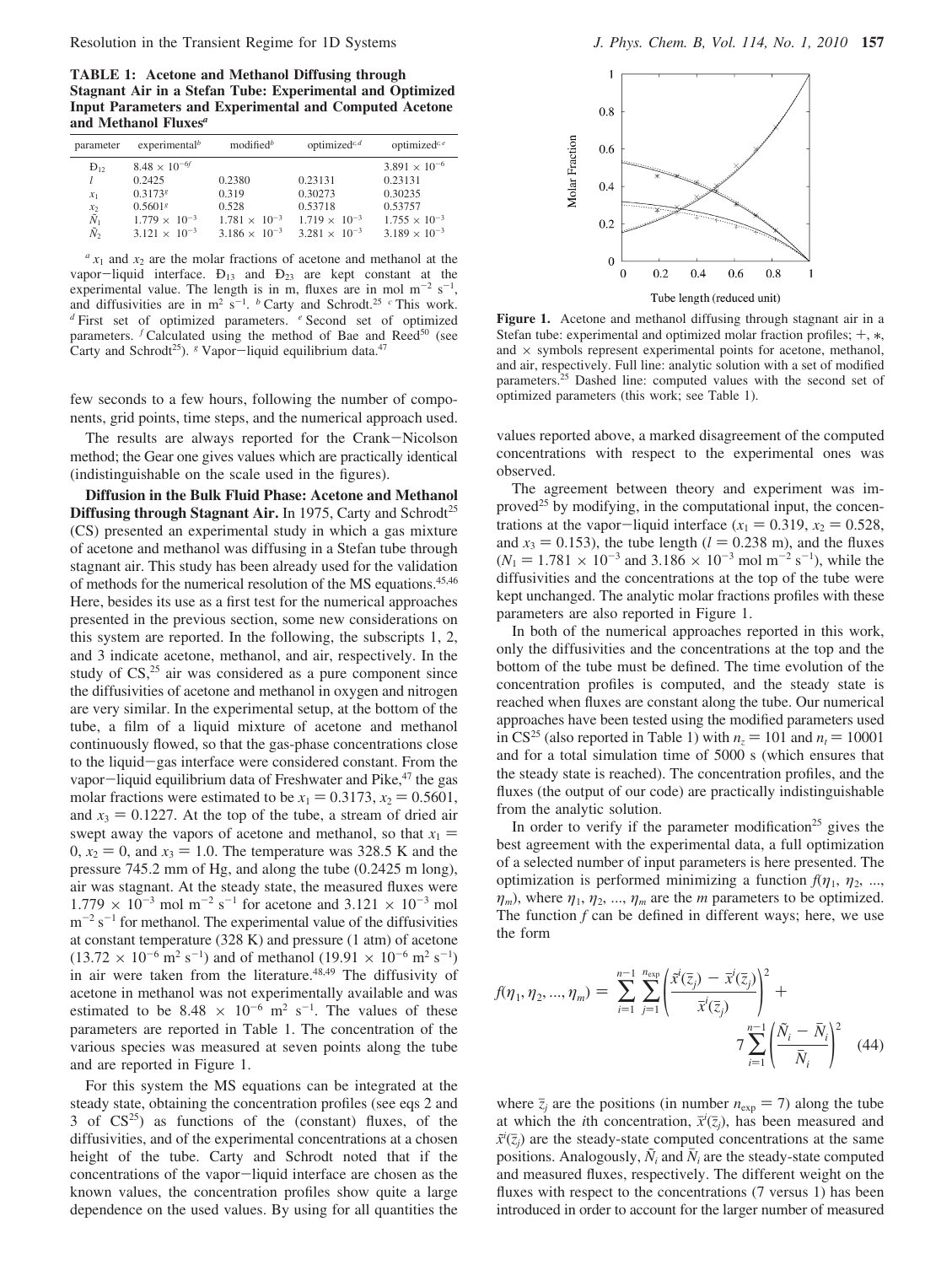concentrations with respect to the number of measured fluxes. The minimization of  $f(\eta_1, \eta_2, ..., \eta_m)$  has been conducted using the MINUIT<sup>51,52</sup> library developed at CERN.

Two sets of optimization parameters have been considered; the first contains the parameters modified in  $CS<sub>1</sub><sup>25</sup>$  that is, the acetone and methanol concentrations at the vapor-liquid interface and the tube length *l*. The second set contains, besides the parameters of the first set, the acetone-methanol diffusivity,  $D_{12}$ , whose value in the original work<sup>25</sup> was theoretically estimated.

The optimized parameters for both sets are reported in Table 1. For the first set, they closely resemble the modified parameters defined in CS<sup>25</sup> (*l* being slightly lower, while the acetone and methanol concentrations are slightly lower and higher, respectively). The agreement with the experimental concentration is improved at the price of a slight worsening of the agreement of the computed fluxes with the experimental one. For the second set of parameters, one notes an almost negligible variation of the optimal parameters in common with the first set and a marked variation of the new parameter,  $D_{12}$ , which is less than one-half of the value estimated in the original work.25 This modification brings about an improvement of the computed results, both for the concentrations and for the fluxes (in particular, for the methanol flux). The computed concentrations with the second set of parameters are shown in Figure 1, those corresponding to the first set of parameters being very close to them (they are not shown for the sake of clarity). With these parameters, the description of the experimental system can be considered very satisfactory.

**Diffusion in Micropores: Transient Uptake of Mixture Components in Microporous Sorbents.** The uptake process of two-component gas mixtures in microporous sorbents has a practical importance in particular in the field of separation science and for conversion processes. A transient numerical study of such a process was published in 1992 by Loos et al.,<sup>44</sup> with a numerical method different from the one reported in this paper. This method was developed for the study of a twocomponent system, and it is not straightforwardly generalizable to a generic number of components. In order to validate our numerical approach, the simulations presented by Loos et al.<sup>44</sup> are reproduced in this subsection. It is worth noticing that in the original work,<sup>44</sup> use has been made of the equations derived in a previous paper,<sup>53</sup> in which the B matrix in the Maxwell-Stefan formulation has an expression different from the one reported here (compare eqs 21 and 22 of the paper of Krishna<sup>53</sup> with eqs 25 and 26 of this paper). In order to make the comparison meaningful, the following simulations are performed with the definition of the B matrix reported by Krishna.<sup>53</sup>

The transient uptake of a binary mixture has been reported in Figure 2 of Loos et al.<sup>44</sup> for the case of three different diffusivity ratios  $D_1^{s}/D_2^{s}$  (2, 10, and 100). The initial condition is vanishing concentrations in the microporous sorbent, while the boundary conditions are, at all time steps, constant fractional occupancy at one surface  $(\theta_{1,k}^1 = 0.10$  and  $\theta_{1,k}^2 = 0.85)$  and<br>vanishing fractional occupancy derivatives that is vanishing vanishing fractional occupancy derivatives, that is, vanishing fluxes, at the other surface.

The uptake values as a function of time are reported in Figure 2, and the comparison with Figure 2 of Loos et al.<sup>44</sup> shows an excellent agreement of the two numerical methods.

Figure 3 reports a detailed analysis of the fractional occupancy profiles at various times (0.001, 0.01, 0.2, 0.4, 0.6, 0.8, 1.0, and 1.2 reduced units) for  $B_1^s/B_2^s = 100$ , allowing for a direct comparison with Figure 5 of Loos et al.<sup>44</sup> the agreement is comparison with Figure 5 of Loos et al.;<sup>44</sup> the agreement is, also in this case, good.



**Figure 2.** Uptake of a binary mixture on a microporous material as a function of time with the same conditions used for Figure 2 of Loos et al.<sup>44</sup> Number of grid points in *z*,  $n_z = 21$ ; number of time steps,  $n_t =$ 10000. The numbers close to the curve represent the  $D_1^s/D_2^s$  ratio used in the simulation (2, 10, 100).



**Figure 3.** Uptake of a binary mixture on a microporous material. Occupancy profiles at various simulation times. Same conditions as those used for Figure 5 of Loos et al.<sup>44</sup> Number of grid points in *z*,  $n_z$  $= 21$ ; number of time steps,  $n_t = 60000$ . Full lines, component 1; dashed lines, component 2.

**Diffusion in Micropores: Transient Permeation of a Binary Mixture through Zeolite Membranes.** As a final test example, the transient permeation of a binary mixture through zeolite membranes has been considered. All simulated cases have been taken from Martinek et al.<sup>54</sup> (MGNF), with which the present results are compared. In MGNF, $54$  as normally done in the literature, the numerical approach starts by the derivation of the analytic expression of the elements of the  $B^{-1}$  matrix. As previously commented, despite the efficiency of such an approach for a binary mixture, its implementation is difficult for a three-component system, and it is almost impossible for a generic number of components.

In the first simulation, the results reported in Figure 1 of MGNF54 have been reproduced and are shown (on the same scale) in Figure 4, where the feed and permeate fluxes are reported for component 1 (faster-diffusing, upper part) and component 2 (slower-diffusing, lower part) as a function of time. The simulation parameters are here reported for the sake of completeness,  $D_1^s = 5 \times 10^{-9}$  m<sup>2</sup> s<sup>-1</sup>,  $D_2^s = 1 \times 10^{-10}$  m<sup>2</sup> s<sup>-1</sup>,<br>  $a_3^{\text{sat}} = a_3^{\text{sat}} = 2$  mol kg<sup>-1</sup>  $\delta = 100 \mu$ m  $\rho = 1800$  kg m<sup>-3</sup>  $\theta_3^1$ .  $q_1^{\text{sat}} = q_2^{\text{sat}} = 2 \text{ mol kg}^{-1}, \delta = 100 \ \mu \text{m}, \rho = 1800 \text{ kg m}^{-3}, \theta_{1,k}^1$  $= q_2^{\text{sat}} = 2 \text{ mol kg}^{-1}, \delta = 100 \mu \text{m}, \rho = 1800 \text{ kg m}^{-3}$ <br>  $\theta_1^2 = 0.33 \text{ and } \theta_1^1 = \theta_1^2 = 0.5$  The cross diffi  $\theta_{1,k}^2 = 0.33$ , and  $\theta_{n_x,k}^1 = \theta_{n_x,k}^2 = 0$ . The cross diffusion coefficient  $\theta_{2,k}^s$  has been computed from the single-component coefficient  $D_{12}^s$  has been computed from the single-component MS diffusivities using the logarithmic average

$$
D_{ij}^s = (D_i^s)^{\theta_i/(\theta_i + \theta_j)} (D_j^s)^{\theta_i/(\theta_i + \theta_j)}
$$
(45)

The parameters for the numerical simulation are 101 grid points in *z* and 50000 time steps.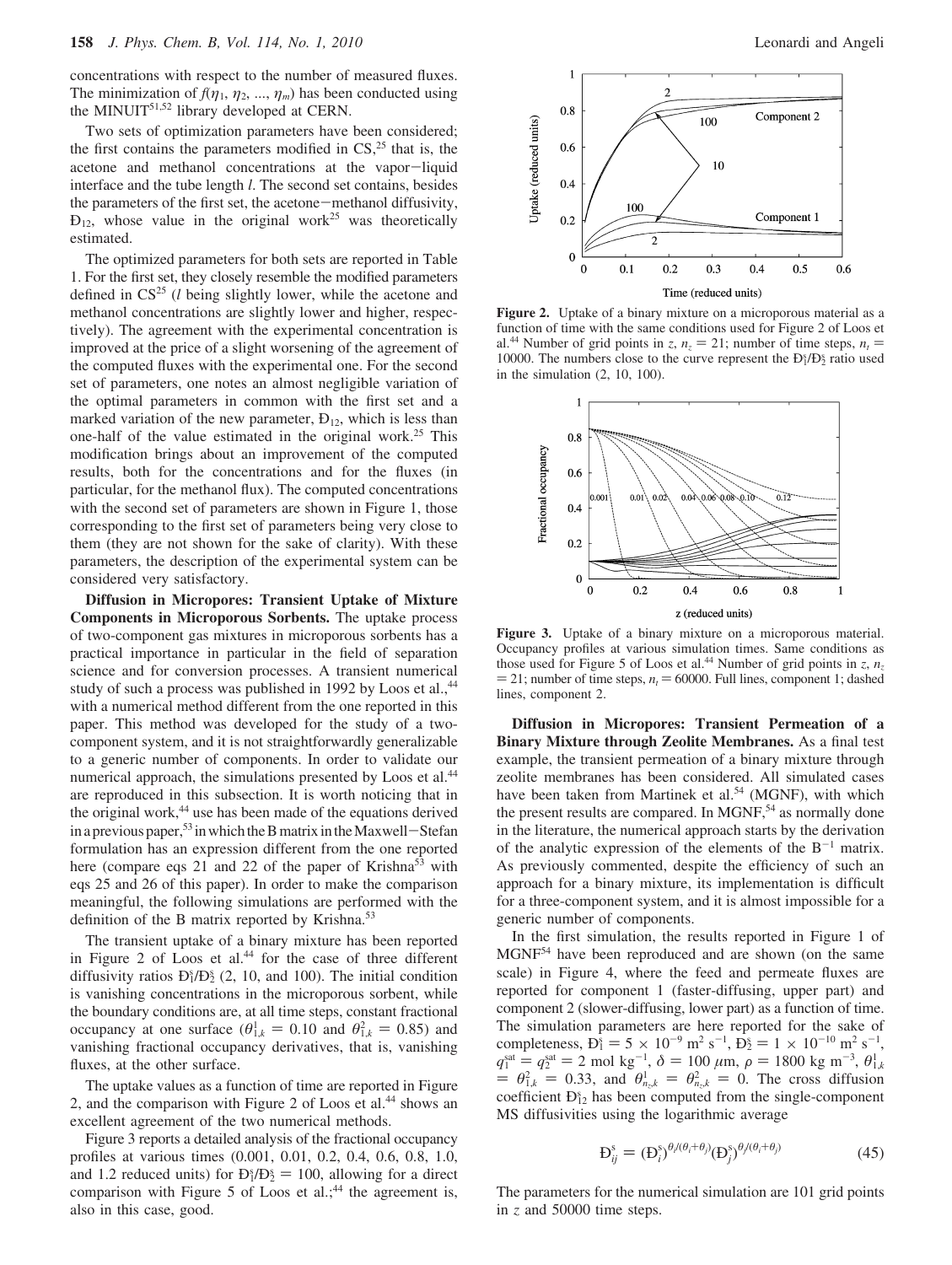

Figure 4. Feed (full line) and permeate (dashed line) fluxes of component 1 (upper part) and component 2 (lower part) as a function of time for the transient simulation of a permeation of a binary mixture through a zeolite membrane. The simulation parameters are the same as those used for Figure 1 of Martinek et al.<sup>54</sup> (see text for details).

The second simulation has been performed using the same parameters but considering  $D_{12}^s = \infty$ . The results are shown in<br>Figure 5, where the feed and permeate fluxes for component 1 Figure 5, where the feed and permeate fluxes for component 1 as a function of time (upper part) and the fractional occupancy of component 1 as a function of *z* for different times (lower part) are reported, allowing for a meaningful comparison with Figure 4 of MGNF.<sup>54</sup>

The agreement of the results here obtained with those of MGNF<sup>54</sup> is excellent.

**Single-File Diffusion Model: An Example of the Effect of This Approximation.** In some cases (as, for instance, with more than two independent components), approximations have been proposed in order to simplify the MS equations and to allow for a handy resolution of them. An example can be found in the paper of Krishna and van de Broeke<sup>55</sup> (KvB), where two approximations are considered, (1) the "single file diffusion model" (SFDM) where  $D_{ij}^s = \infty$ ; the B<sup>-1</sup> matrix is diagonal, with the  $D_s^s$  as diagonal elements: and (2) the "constant Fick with the  $D_i^s$  as diagonal elements; and  $(2)$  the "constant Fick model"; the Fick matrix, D, is supposed to be coverageindependent. A special case of this approximation is that in which D is diagonal, with  $D_i^s$  as diagonal elements. In this case, beyond the approximations introduced in the SFDM, the Γ matrix is supposed to be the identity matrix.

These approximations have been used in  $KvB<sup>55</sup>$  for the simulation of the permeation of different binary mixtures across a microporous membrane. Here, we concentrate our attention on two problems, both treated in the frame of the SFDM, the permeation of a propene(1)/propane(2) binary mixture across a silicalite membrane and the permeation of methane(1)/*n*butane(2) binary mixture across a silicalite-1 membrane. The



Figure 5. Feed (full line) and permeate (dashed line) fluxes of component 1 as a function of time (upper part) and fractional occupation of component 1 as a function of *z* at different times (lower part) for the transient simulation of a permeation of a binary mixture through a zeolite membrane. The simulation parameters are the same as those used for Figure 4 of MGNF<sup>54</sup> (see text for details).



**Figure 6.** Permeate fluxes (full line, component 2; dashed line, component 1) of a propene(1)/propane(2) binary mixture across a silicalite membrane, using the SFDM. The simulation parameters are those of Figure 6 of KvB<sup>55</sup> (see text for details), 101 grid points in  $z$ , 50000 time steps.

permeate fluxes for both components as a function of time are reported in Figures 6 and 9 of KvB.55

In order to study the effect of the approximations introduced in the SFDM, we first tried to reproduce the results of  $KvB$ ,<sup>55</sup> using the same simulation parameters, here summarized for the sake of completeness. For Figure 6 of  $KvB$ ,<sup>55</sup> the boundary conditions are  $\theta_{1,k}^1 = 0.4183$  and  $\theta_{1,k}^2 = 0.5730$  at the feed<br>interface and  $\theta_{1,k}^1 = 0$  and  $\theta_{2,k}^2 = 0$  at the permeate interface interface and  $\theta_{n,k}^1 = 0$  and  $\theta_{n,k}^2 = 0$  at the permeate interface, while the MS diffusivity ratio is  $D_2^s/D_1^s = 1.15$ . For Figure 9 of KvR <sup>55</sup> the boundary conditions are  $\theta_{11}^1 = 0.2262$  and  $\theta_{12}^2 =$ KvB,<sup>55</sup> the boundary conditions are  $\theta_{1,k}^1 = 0.2262$  and  $\theta_{1,k}^2 = 0.4762$  at the feed interface and  $\theta_{1,k}^1 = 0$  and  $\theta_{1,k}^2 = 0$  at the 0.4762 at the feed interface and  $\theta_{n_x k}^1 = 0$  and  $\theta_{n_y k}^2 = 0$  at the permeate interface while the MS diffusivity ratio is  $\theta_{n_x}^3/\theta_{n_y}^3 = 0$ permeate interface, while the MS diffusivity ratio is  $D_2^s/D_1^s$ 10. The results of our simulations are reported in Figurse 6 and 7.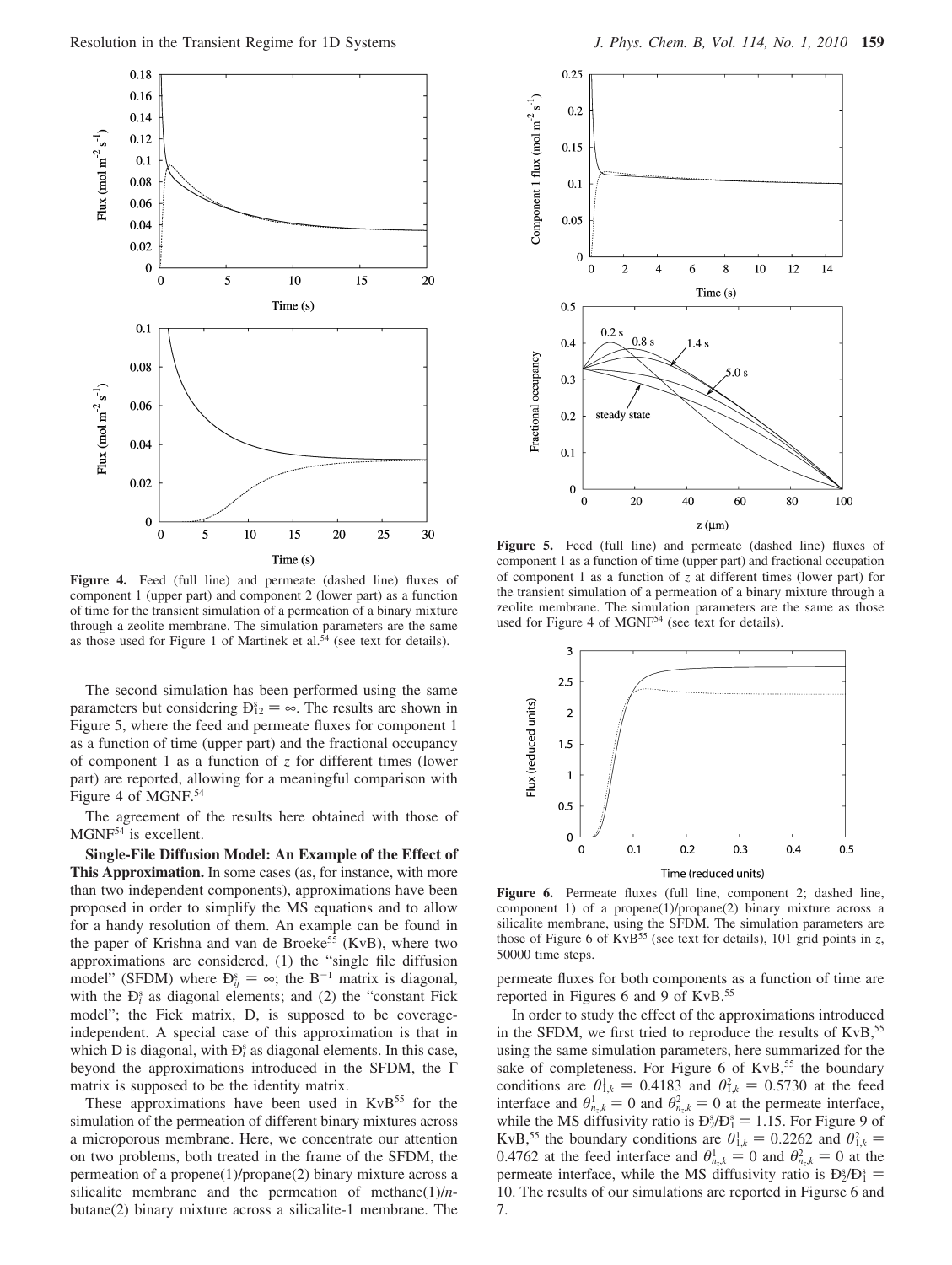

**Figure 7.** Permeate fluxes (full line, component 2; dashed line, component 1) of a methane(1)/*n*-butane(2) binary mixture across a silicalite-1 membrane, using the SFDM. The simulation parameters are those of Figure 9 of KvB<sup>55</sup> (see text for details), 101 grid points in *z*, 50000 time steps.

The comparison with the results of  $KvB<sup>55</sup>$  shows that the present approach gives slightly different results for the first simulated system (the fluxes of both components being slightly higher in our calculation), while for the second system, the difference is marked, with even a different qualitative behavior (in KvB, $55$  the flux of component 1 is lower than the flux of component 2, while the opposite happens in our calculations).

The results here obtained are confirmed by the analytic expression for the steady-state fluxes presented by Krishna and Baur26 (eq 37 in their paper), which holds in the "weak confinement" regime (the MS diffusivities  $D_i^s$  are not dependent on the factional occupancies), the one here considered. Using the reduced units, this equation can be written in the simplified form

$$
N = \frac{\ln(\theta_{n_z}^V/\theta_1^V)}{1/\theta_1^V - 1/\theta_{n_z}^V} B^{-1} \Delta \pi
$$
 (46)

where B<sup>-1</sup> is diagonal with elements  $(B^{-1})_{11} = 1.15$  and  $(B^{-1})_{22}$ <br>= 1.00 Moreover  $\Delta \pi = b(n(0) - n(\delta))$  where b. n(0) and  $= 1.00$ . Moreover, Δ $π<sub>i</sub> = b<sub>i</sub>(p<sub>i</sub>(0) − p<sub>i</sub>(δ))$ , where  $b<sub>i</sub>$ ,  $p<sub>i</sub>(0)$ , and  $p_i(\delta)$  are the parameter of the extended Langmuir isotherm, the partial pressure of component *i* at the feed interface, and that at the permeate interface, respectively (see  $KvB<sup>55</sup>$ ). From eq 46, one has for the first system (Figure 6)  $N_1 = 2.3015$  and  $N_2 =$ 2.7416, in excellent agreement with the steady-state values obtained by our numerical simulation (2.3023 and 2.7419, respectively).

The application of eq 46 to the second system (Figure 7) gives  $N_1 = 3.9029$  and  $N_2 = 0.8217$ , also in this case in excellent agreement with those obtained by our numerical simulation (3.9047 and 0.8196, respectively).

The difference between the present results and those in the literature is probably due to a misprint of some of the input parameters in the captions of Figures 6 and 9 of KvB.55 As said, the aim of this subsection is to show an example of the effect of the SFDM approximation and not to accurately describe a particular system. The problem of the permeation of a methane/*n*-butane mixture across a silicalite membrane has been faced by Krishna and collaborators in three subsequent papers,  $56-58$ where a more refined model of the adsorption isotherm has been considered, obtaining good agreement with the experimental results of Bakker.59 The implementation in our code of adsorp-



**Figure 8.** Permeate fluxes (full line, component 2; dashed line, component 1) of a propene(1)/propane(2) binary mixture across a silicalite membrane, for the case of finite  $D_{ij}^s$  (computed from eq 45). The simulation parameters are those of Figure  $6$  of KvB<sup>55</sup> (see text for details), 101 grid points in *z*, 50000 time steps.



**Figure 9.** Permeate fluxes (full line, component 2; dashed line, component 1) of a methane(1)/*n*-butane(2) binary mixture across a silicalite-1 membrane, for the case of finite  $D_{ij}^s$  (computed from eq 45). The simulation parameters are those of Figure 9 of  $KvB<sup>56</sup>$  (see text for details), 101 grid points in *z*, 50000 time steps.

tion isotherms different from the extended Langmuir one is under development.

The effect of the approximations introduced in the SFDM is clear by comparing Figures 6 and 7 with the results obtained for the case of finite  $D_{ij}^s$  (computed from eq 45) reported in Figures 8 and 9.

One sees that in the first simulated case (propene/propane, Figures 6 and 8), the use of the SFDM leads to modest variations in the computed fluxes, slightly increasing the flux of the fast component (1) and decreasing that of the slow component (2). On the contrary, in the second simulated case (methane/*n*-butane, Figures 7 and 9), the change is marked. While the flux of the slower component (2) is only slightly reduced upon passing from the full treatment to the SFDM, the flux of the faster component is more than doubled.

The behavior found in the simulations based on SFDM can be easily understood; in the MS formulation, each component exerts a friction force on the other components,<sup>3</sup> and this force is proportional to the velocity difference of the components and to  $(D_{ij}^s)^{-1}$ . In the SFDM, the friction forces are set to zero  $(D_{ij}^s)$  $= \infty$ ). Such a friction force clearly reduces the velocity difference with respect to the case where it is absent, slowing down the faster species and speeding up the slowest species. The modifications introduced by the SFDM are obviously larger if the two components have very different MS diffusivities, Ð*<sup>i</sup>* s (that is, in average, larger velocity differences).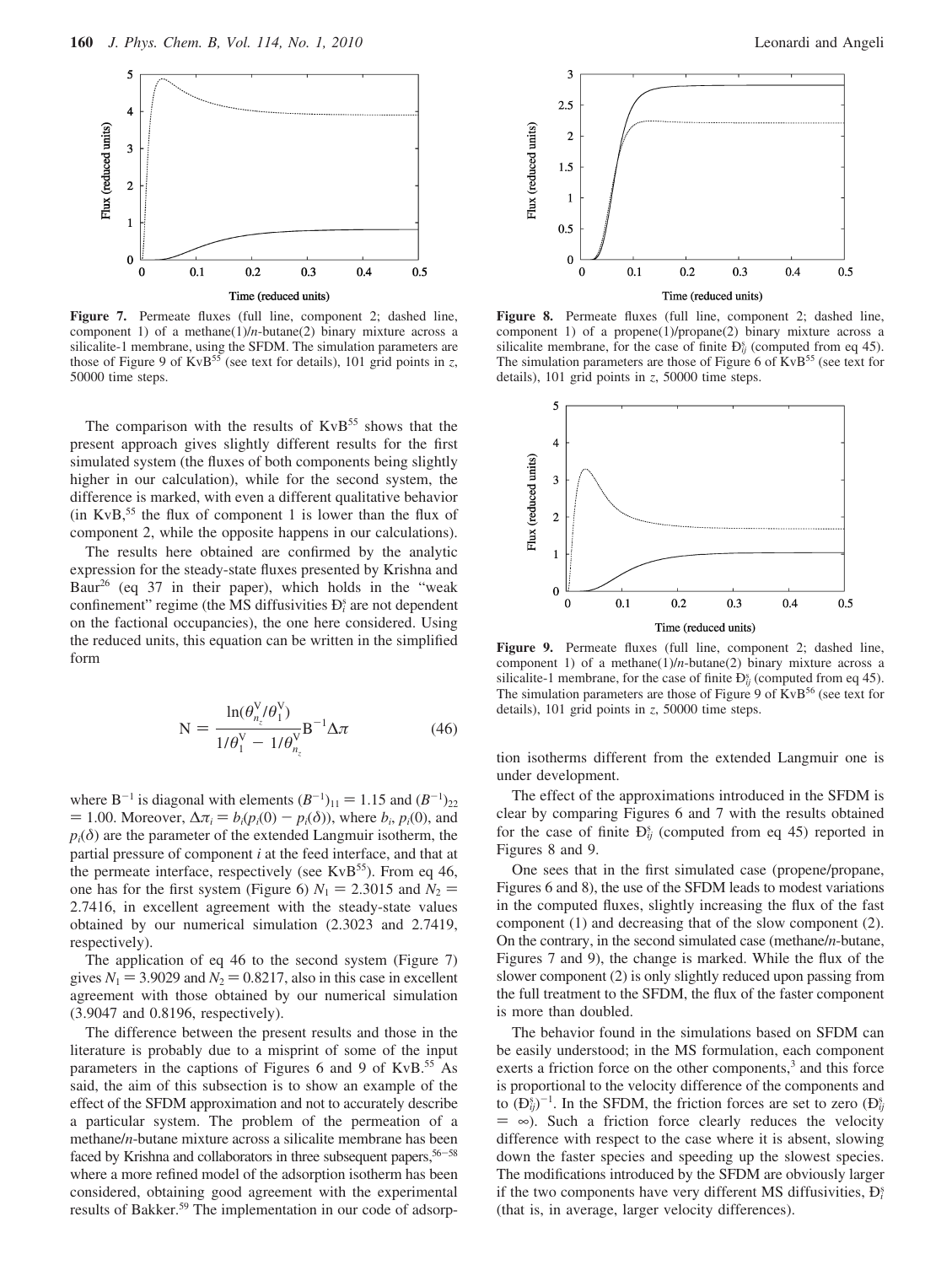

**Figure 10.** Transient permeation through a microporous membrane of a five-component mixture in the weak confinement scenario (see text); feed (upper part) and permeate (lower part) fluxes of the five components as a function of time. The MS diffusivities are defined by  $D_{i+1}^s / D_i^s = 2$ , with  $D_{ij}^s$  computed from eq 45. Boundary conditions:  $\theta_{1,k}^i = 0.15$  and  $\theta_{i,k}^i = 0$  at the feed and permeate interfaces respectively  $= 0.15$  and  $\theta_{n,k}^i = 0$  at the feed and permeate interfaces, respectively.

Finally, let us treat the case in which the Fick matrix D is considered diagonal and constant with  $D_i^s$  as diagonal elements (the  $\Gamma$  matrix is the identity matrix). In the systems here studied, this approximation corresponds to consider as the constant D matrix that computed at the permeate interface (where the Γ matrix is the identity matrix) in the SFDM. For the first system here considered at the steady state, the fluxes are  $N_1 = 0.48$ and  $N_2 = 0.57$ , to be compared with  $N_1 = 2.30$  and  $N_2 = 2.74$ computed with the SFDM (see Figure 6). For the second system, the steady-state fluxes are  $N_1 = 2.26$  and  $N_2 = 0.48$  ( $N_1 = 3.90$ ) and  $N_2 = 0.82$  in the SFDM; see Figure 7). In both cases, one observes a marked reduction of the fluxes.

**Multicomponent Transient Permeation through a Microporous Membrane: Results for a Five-Component Mixture.** In order to show the capability of the numerical approaches here reported to treat the one-dimensional diffusion problem with the MS formulation for more than two independent components (more than two components for surface diffusion; more than three components in bulk diffusion), some results are here presented for the transient permeation of a mixture of five components through a microporous membrane in a model system.

The model system can be seen as a multicomponent generalization of the results presented in MGNF<sup>54</sup> for a binary mixture. The simulation starts with an empty microporous membrane, and the boundary conditions are constant fractional occupancies at both membrane interfaces. A feed gas mixture with five components (with constant partial pressures) is in contact with the microporous membrane, and the fractional occupancies on the feed interface are equal for all components,



**Figure 11.** Transient permeation through a microporous membrane of a five-component mixture in the weak confinement scenario (see text); feed (upper part) and permeate (lower part) fluxes of the five components as a function of time. The MS diffusivities are defined by  $D_{i+1}^s / D_i^s = 2$  and  $D_{ij}^s = \infty$  (SFDM). Boundary conditions:  $\theta_{1,k}^i = 0.15$ <br>and  $\theta_{i,k}^i = 0$  at the feed and permeate interfaces respectively and  $\theta_{n,k}^i = 0$  at the feed and permeate interfaces, respectively.

 $\theta_{1,k} = 0.15$ . On the permeate interface, the fractional occupancies are all vanishing,  $\theta_{n,k}^i = 0$ . The MS diffusivities are chosen to satisfy the ratio  $D_{i+1}^{s}/D_{i}^{s} = 2$ . All simulations described in this section have been performed with 101 grid points in z and 50000 section have been performed with 101 grid points in *z* and 50000 time steps.

The fluxes as functions of time are reported in Figure 10 for the case in which the MS diffusivities are independent of loading, while the  $D_{ij}^s$  are defined by eq 45.

The feed fluxes do not show a particular behavior; the shape is roughly the same for all components, the steady-state fluxes being related to the MS diffusivities. On the contrary the permeate fluxes have a different qualitative profile for the various components. The permeate flux profiles for components 5 (the faster diffusion species) and 1 (the slower one) closely resemble those reported in Figure 4 for the two components of a binary mixture. The other three components show intermediate profiles, with a gradual variation between the two limiting cases. It is interesting to note that, as found for binary mixtures,  $54$  the flux for the slower component evolves as expected for a singlecomponent diffusion, while the flux of the faster component has a qualitatively different shape, with a marked overshoot of the steady-state flux in the initial part of the simulation and then a monotonic decreasing of the flux toward the steady-state flux.

In a second simulation, the SFDM  $(D_{ij}^s = \infty)$  has been applied<br>ide keeping the other physical and numerical parameters while keeping the other physical and numerical parameters unchanged. From the flux profiles reported in Figure 11, one notes that the use of the SFDM does not strongly modify the qualitative behavior of the system, while from the quantitative point of view, the faster species (components 4 and 5) have increased their fluxes and the slower species (components 1 and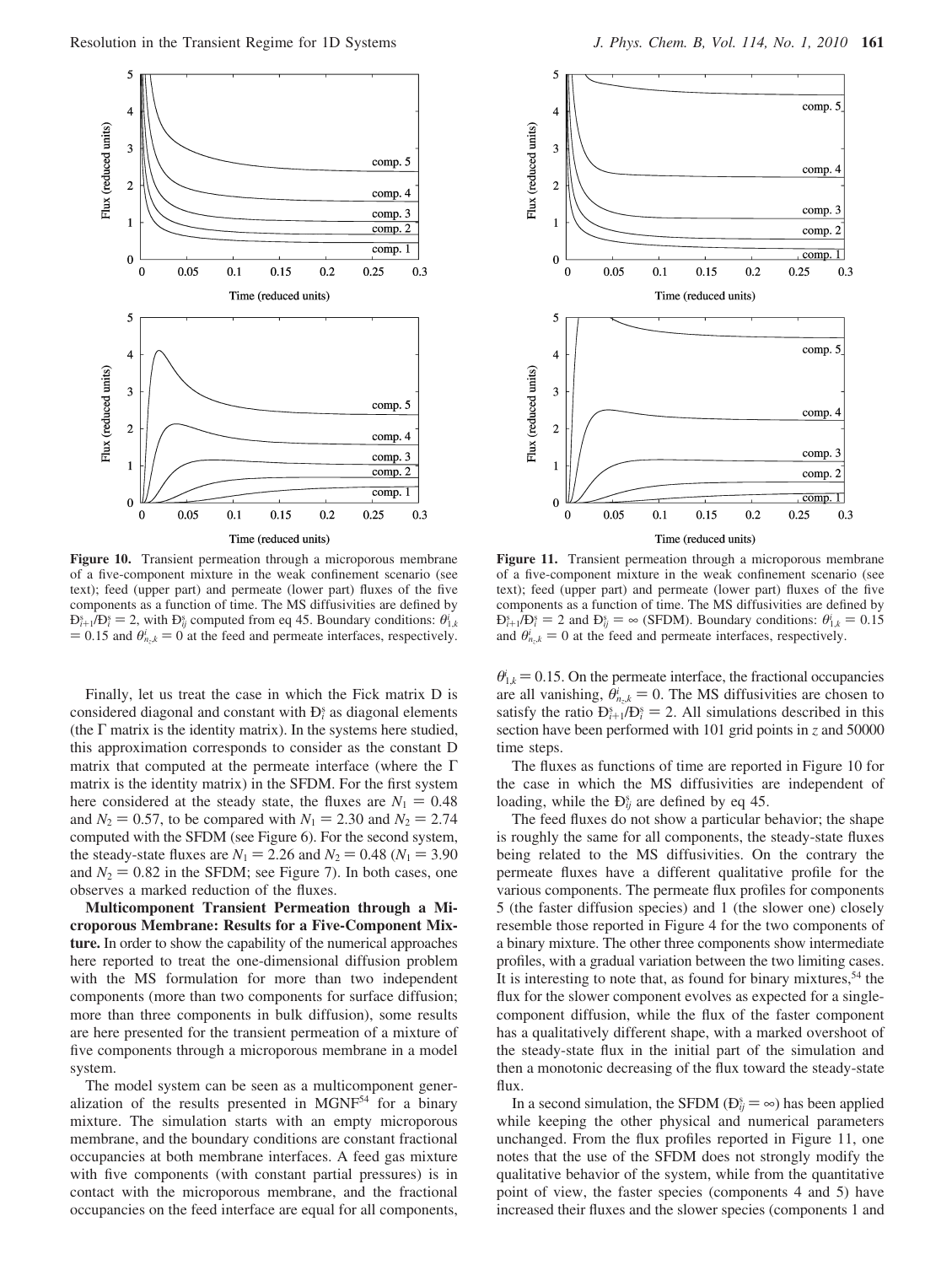

**Figure 12.** Transient permeation through a microporous membrane of a five-component mixture in the strong confinement scenario (see text). Feed fluxes of the five components as a function of time for the case in which  $D_{ij}^s$  are computed from eq 45 (upper part) and that in which  $\mathbf{D}_{ij}^s = \infty$  (lower part) are shown. The MS diffusivities are defined<br>by  $\mathbf{D}_{i,j}^s$  ( $\mathbf{D}_{i,j}^s = 2$ ) Boundary conditions:  $\theta_{i,j}^i = 0$  15 and  $\theta_{i,j}^i = 0$  at the by  $\mathbf{D}_{i+1}^s / \mathbf{D}_i^s = 2$ . Boundary conditions:  $\theta_{i,k}^i = 0.15$  and  $\theta_{i,k}^i = 0$  at the feed and permeate interfaces respectively feed and permeate interfaces, respectively.

2) have reduced their fluxes. Component 3 has roughly the same flux as that in Figure 10. The values of the steady-state fluxes in the numerical simulation have been confirmed by the agreement with the results of the analytic solution (eq 37 of Krishna and Baur<sup>26</sup>) for the weak confinement scenario  $(D_i^s)$ independent of loading) for which the formula is exact (while it is only approximate for  $D_{ij}^s$  defined by eq 45).

Previous studies have shown that the hypothesis that the  $D_i^s$ are independent of loading is often wrong, in particular, with high fractional occupancy. The dependence of  $D_i^s$  on the loading can be complex. $60-62$  However, in many cases, a linear dependence of  $D_i^s$  on the total fractional occupancy,  $\theta = \sum_i^n \theta_i^s$ , has been observed (see Krishna and Baur<sup>26</sup>) has been observed (see Krishna and Baur<sup>26</sup>)

$$
\mathbf{D}_i^{\mathsf{s}}(\theta) = \mathbf{D}_i^{\mathsf{s}}(0)(1 - \theta) \tag{47}
$$

and this is called the "strong confinement scenario". A simulation based on this definition of the MS diffusivities (the other parameters being those used for Figure 10) has been performed. The permeate fluxes are reported in Figure 12 for the case in which  $D_{ij}^s$  are computed from eq 45 (upper part) and for the SFDM (lower part).

The comparison with the permeate fluxes in the weak confinement scenario (Figures 10 and 11, lower part) shows that all fluxes are lower in the strong confinement scenario (as expected from the reduction of the MS diffusivities in the latter case). As in the preceding case, the use of the SFDM increases the fluxes of the fast-moving components 4 and 5 and reduces the fluxes of the tardy components 1 and 2, while the flux of



**Figure 13.** Transient permeation through a microporous membrane of a five-component mixture in the strong confinement scenario (see text). Feed fluxes of the five components as a function of time for  $\theta_{1,k}^3$  $= 0.25$  (upper part) and  $\theta_{1,k}^3 = 0.05$  (lower part) as boundary condition<br>on the feed membrane surface are shown. The other boundary conditions on the feed membrane surface are shown. The other boundary conditions are  $\theta_{1,k}^1 = \theta_{1,k}^2 = \theta_{1,k}^4 = \theta_{1,k}^5 = 0.15$  for the feed surface and  $\theta_{n+\zeta,k}^i = 0$ <br>for the permeate surface. The MS diffusivities are defined by  $\mathbf{D}_{2,k}^s$ . *(F)*<sup>2</sup> for the permeate surface. The MS diffusivities are defined by  $D_{i+1}^{s}/D_{i}^{s}$ <br>= 2 and  $D_{i}^{s}$  computed from so 45  $=$  2 and  $D_{ij}^s$  computed from eq 45.

component 3 remains almost unchanged. It is worth noticing that an analytic solution for the steady-state fluxes has been presented also in the case of the strong confinement scenario, and this solution is exact in the case of the SFDM (eq 44 in Krishna and Baur<sup>26</sup>). The results presented in the lower part of Figure 12 at long time agree with the values computed with the analytic equation.

Finally, the effect of the variation of one of the fractional occupancies (that of component 3, which has intermediate MS diffusivity) at the feed surface has been considered. All of the other parameters are those of the simulation reported in Figure 10. Figure 13 shows the permeate fluxes for the cases of  $\theta_{1,k}^3$ 0.25 (upper part) and  $\theta_{1,k}^3 = 0.05$  (lower part), for the weak<br>confinement scenario and with the logarithmic average definition confinement scenario and with the logarithmic average definition of  $D_{ij}^s$  (eq 45). One clearly sees that, with respect to the case with  $\theta_{1,k}^3 = 0.15$ , the increase (reduction) of  $\theta_{1,k}^3$  leads to an increase (reduction) of the flux of component 3 at all times increase (reduction) of the flux of component 3 at all times. This has a consequence, even if quite modest, also on the other fluxes; in the first case, component 3 has a dragging effect, slightly increasing all fluxes, while in the second case, it has a slowing down effect, with a moderate reduction of all fluxes. Moreover, one notes an intensification or a reduction of the overshooting of the faster component flux with respect to the steady-state flux related to the increase or decrease of the fractional occupancies of component 3 on the feed surface.

For all cases considered in this section, the fluxes after 0.3 reduced units of time are reported in Table 2, together with the steady-state values computed with the analytic equations. It is worth noticing that in most cases, the steady state has not been reached in the simulations (the weak confinement case with the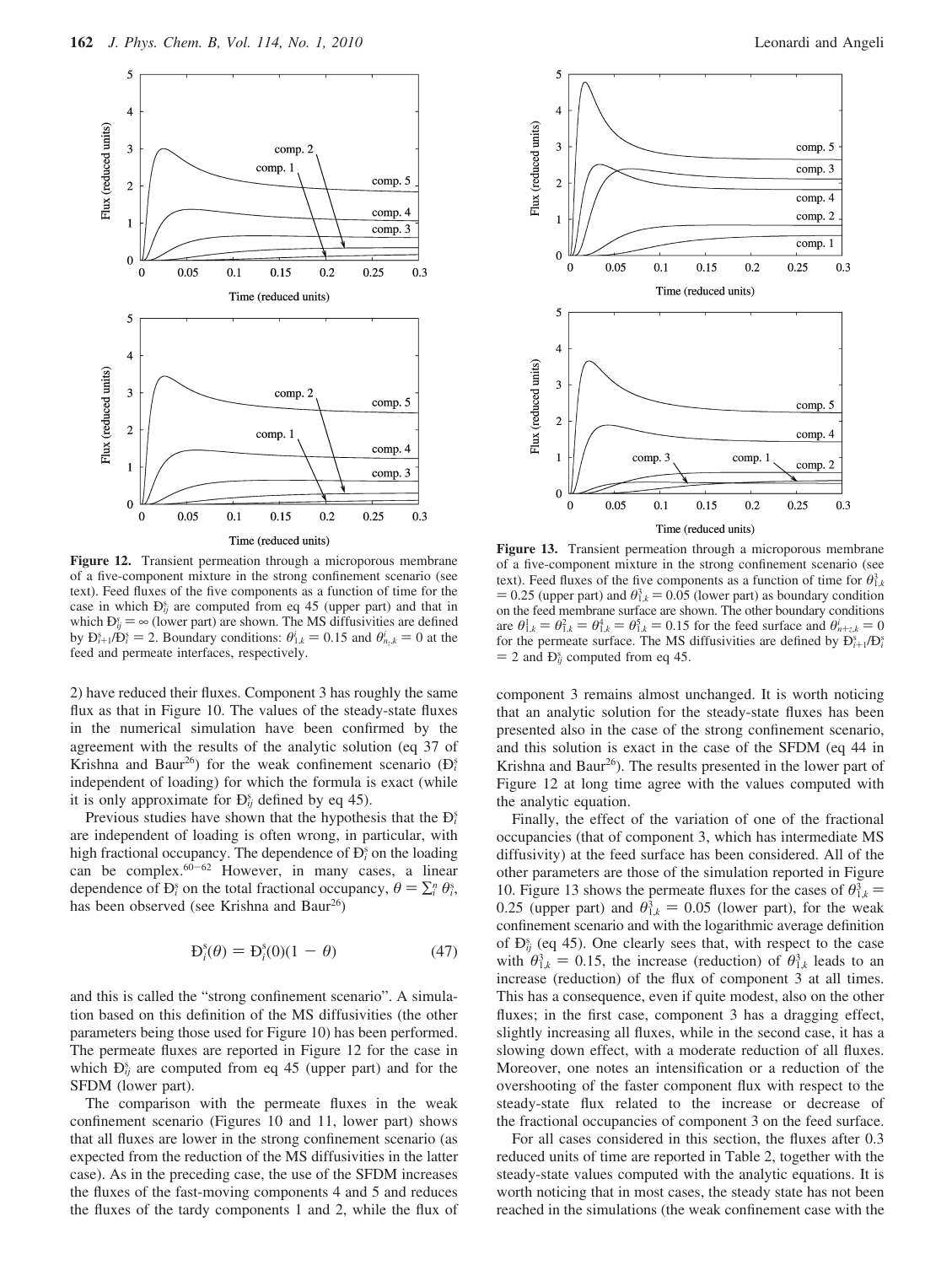**TABLE 2: Permeate Fluxes (Reduced Units) after a Simulation Time of 0.3 Reduced Units for the Permeation through a Microporous Membrane of a Five-Component Mixture***<sup>a</sup>*

|          | system comp. 1 comp. 2 comp. 3 comp. 4 comp. 5                            |  |                                                                  |  |
|----------|---------------------------------------------------------------------------|--|------------------------------------------------------------------|--|
|          | WC-LA <sup>1</sup> 2.38(2.21) 1.57(1.50) 1.03(1.02) 0.68(0.69) 0.44(0.46) |  |                                                                  |  |
|          | $WC-LA2$ 2.65(2.54) 1.82(1.77) 2.11(2.10) 0.83(0.84) 0.56(0.57)           |  |                                                                  |  |
|          | WC-LA <sup>3</sup> 2.23(2.04) 1.43(1.35) 0.28(0.28) 0.58(0.59) 0.36(0.39) |  |                                                                  |  |
| $WC-SF1$ |                                                                           |  | 4.45(4.44) 2.23(2.22) 1.11(1.11) 0.55(0.55) 0.26(0.28)           |  |
| $SC-LA1$ |                                                                           |  | $1.84(1.20)$ $1.06(0.81)$ $0.61(0.55)$ $0.34(0.37)$ $0.15(0.25)$ |  |
| $SC-SF1$ |                                                                           |  | $2.45(2.40)$ $1.23(1.20)$ $0.62(0.60)$ $0.30(0.30)$ $0.11(0.15)$ |  |

*<sup>a</sup>* Analytic values are within parentheses. The steady-state limit is only approached (in particular, for the simulations with low fluxes). WC, weak confinement; SC, strong confinement; LA, logarithmic average of  $D_{ij}^s$ ; SF, single-file diffusion model.

SFDM being the closest to the steady state). Moreover, let us note that the analytic equations give exact values only for the SFDM, while if eq 45 is used for  $D_{ij}^s$ , they are only approximate.

The results discussed in this section, besides their interest for the comprehension of multicomponent diffusion, clearly show that the algorithm described in this paper can be successfully applied for the study of systems with more than two independent components.

#### **Conclusions**

This paper describes a new algorithm for the one-dimensional numerical resolution of the Maxwell-Stefan equations in the transient regime. The key points of this approach are:

• The MS equations are rewritten in the Fick-like form  $N =$  $-c_tD(\partial x/\partial z)$ , where  $D = B^{-1}\Gamma$  and  $B^{-1}$  and  $\Gamma$  depend on the specific problem under study specific problem under study.

• Both the spatial and the time variables are discretized on regular grids of points.

• The symbolic inversion of the B matrix is substituted by the numerical inversion of it on all grid points and at all time steps.

• The derivatives are evaluated with a second-order accurate in time Crank-Nicolson finite difference approach or using the Gear method as implemented in the ODEPACK package.

• For the Crank-Nicolson approach, the problem (including the definition of the boundary conditions) is reformulated in a matrix form, leading to a system of linear equations, which is solved using very efficient mathematical libraries.

The method has been applied to different systems, with the aim of verifying its correctness (by the comparison with previously published studies), and for new applications. The MS equations have been solved with the same computational code for the bulk diffusion, for the uptake process in a microporous material, and then for the permeation through microporous membranes, showing that the approach is general, stable, and solid. One of the innovative aspects of the present formulation is the possibility to treat a generic number of components, the limits being in the computational hardware. A second relevant aspect is related to possible future developments; indeed, the formulation here described allows for an easy modification of some assumptions for what concerns the key quantities such as, for instance, the adsorption isotherm in microporous surface diffusion, the dependence of the MS diffusivities on the fractional occupancies, or the nature of the  $D_{ij}^s$  coefficients. Such a possibility, which depends on the fact that in the algorithm, the  $B^{-1}$  and  $\Gamma$  matrices are explicitly computed on the various grid points in *z*, can allow the use of various expressions for the relevant key quantities and even the

use of experimental (known on a grid of points) data. The conjugation of these two innovative aspects makes this method interesting, besides its use for the simulation of the diffusion process in systems described by known models, also for testing new hypotheses on the key quantities or new models for the description of the diffusion processes at the molecular level in technologically relevant materials.

This paper reports, as an example of the potentials of the method, the study of the effect of some assumptions (weak/ strong confinement, logarithmic average for the  $D_{ij}^s$  or SFDM) and parameters (fractional occupancy of a given component at the feed surface) in the case of the transient permeation through a microporous membrane of a five-component mixture.

Two different numerical schemes have been implemented in our code, the simple Crank-Nicolson method and the more refined BDF or Gear's method. Even if the comparison of different ODEs solvers is not the subject of this paper, a short comment can be made. Both approaches have shown to be stable and robust, and they give pretty much the same results (small differences are due to the different integration schemes and are expected). Keeping in mind that the Crank-Nicolson method has been implemented from scratch (plausibly with only a partial optimization of the code) while the Gear method has been implemented by using the ODEPACK Fortran package (certainly written with a high level of optimization), our calculations have shown that the Gear method is superior and faster, in particular, for the system with a large number of components. Nevertheless, we plan to keep both methods in our code, given that they allow for a consistency check of the results.

Finally, it is worth noticing that the algorithm here described can be obviously used also for the resolution of the diffusion problem in the Fick formulation; actually, the MS equations are first brought back to Fick's formulation and then solved with the hypothesis that the Fick diffusivities are positiondependent. This possibility can be of interest in research fields not discussed here, such as, for instance, the crystal growth in protein solution<sup>63</sup> or solid-solid metallic diffusion,<sup>64</sup> where the Fick description of the diffusion process is normally used.

**Acknowledgment.** This work has been carried out within the FISR project "Sistemi integrati di produzione di idrogeno e sua utilizzazione nella generazione distribuita" and with the financial support of the University of Ferrara through its local funding. The authors wish to thank Lorenzo Pareschi for stimulating discussions on the numerical resolution of PDEs.

#### **References and Notes**

(1) Shampine, L. F.; Gear, C. W. *SIAM Re*V*.* **<sup>1979</sup>**, *<sup>21</sup>*, 1.

(2) Hindmarsh, A. C. *Serial Fortran Solvers for ODE Initial Value*<br>*Problems*, Technical Report; **2006**; https://computation.llnl.gov/casc/ odepack/odepack\_home.html.

(3) Krishna, R.; Wesselingh, J. A. *Chem. Eng. Sci.* **1997**, *52*, 861.

(4) Amundson, N. R.; Pan, T. W.; Paulsen, V. I. *Fluid Mech. Transp. Phenom.* **2003**, *49*, 813.

(5) Kerkhof, P. J. A. M.; Geboers, M. A. M. *Chem. Eng. Sci.* **2005**, *60*, 3129.

(6) Gavalas, G. R. *Ind. Eng. Chem. Res.* **2008**, *47*, 5797.

(7) Duncan, J. B.; Toor, H. L. *AICHE J.* **1962**, *8*, 38.

- (8) Maxwell, J. C. *Philos. Trans. R. Soc.* **1866**, *157*, 49.
- (9) Stefan, J. *Sitzungsber. Akad. Wiss. Wien* **1871**, *63*, 63.
- (10) Wang, Y.; LeVan, M. D. *J. Phys. Chem. B* **2008**, *112*, 8600.
- (11) Mitrovic, J. *Int. J. Heat Mass Transfer* **1997**, *40*, 2373.
- (12) Sircar, S.; Golden, T. C. *Sep. Sci. Technol.* **2000**, *35*, 667. (13) Krishna, R.; van Baten, J. M. *Ind. Eng. Chem. Res.* **2006**, *45*, 2084.
- (14) Do, H. D.; Do, D. D. *Chem. Eng. Sci.* **1998**, *53*, 1239.

(15) Hung, H. W.; Lin, T. F.; Baus, C.; Sacher, F.; Brauch, H. J. *Environ*. *Technol.* **2005**, *26*, 1371.

(16) Li, S.; Tuan, V. A.; Noble, R. D.; Falconer, J. L. *Environ. Sci. Technol.* **2003**, *37*, 4007.